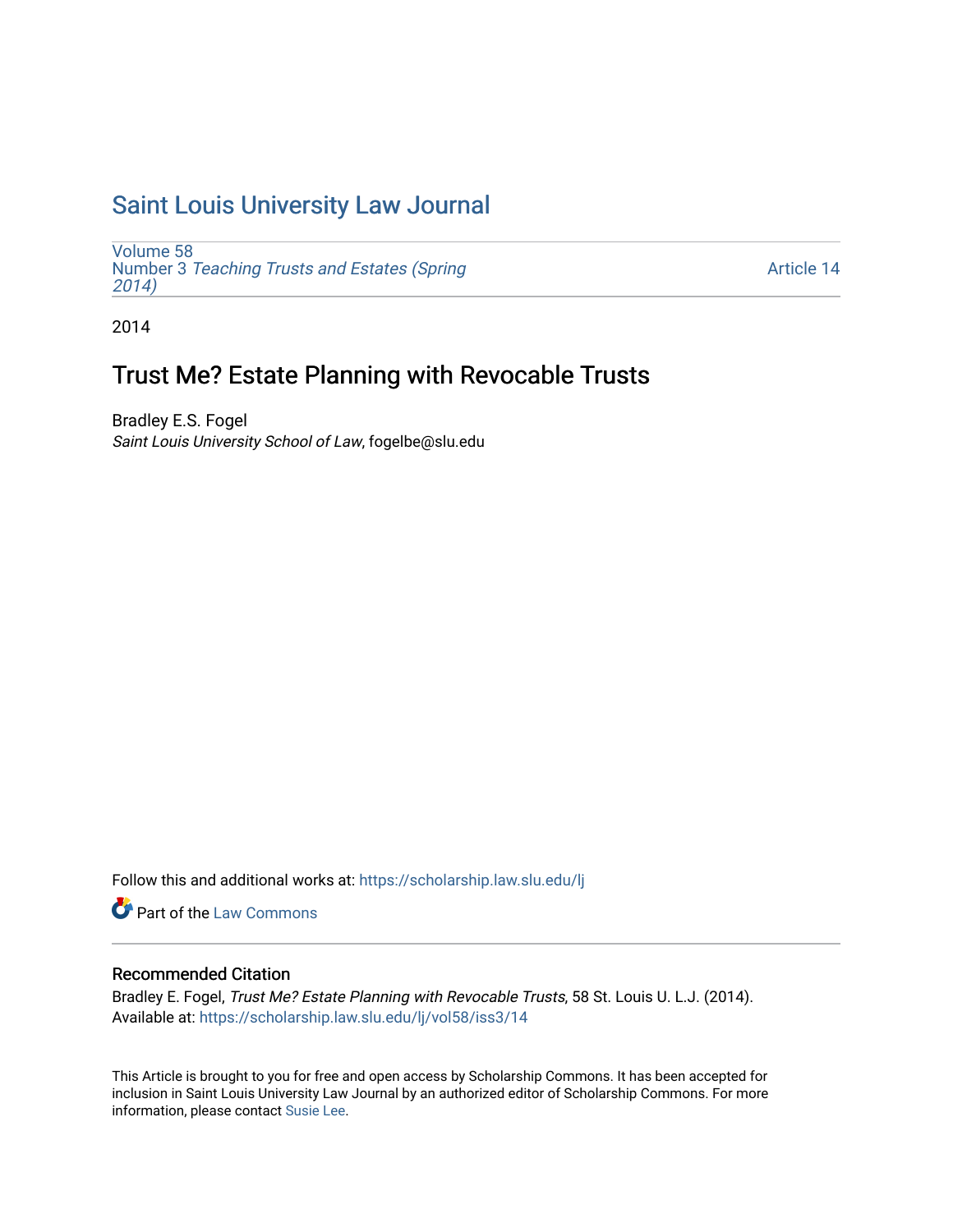# BRADLEY E.S. FOGEL\*

# ABSTRACT

 Revocable trusts are one of the most common estate planning techniques. Unfortunately, many advisors use them without considering the merits for the particular client. Like any other estate planning technique, they are appropriate only for some clients.

 Typically, a settlor creates and funds a revocable trust during his or her lifetime. The settlor then uses trust funds to pay living expenses. Upon the settlor's death, the successor trustee administers the trust, collects the settlor's assets, pays creditors, and distributes the assets to the named beneficiaries. In the optimum case, this is done without any court involvement.

 Due to the lack of court involvement, it is possible to use a revocable trust to avoid probate and reduce the associated expenses and delays. However, this goal is achieved only if settlor transfers all of his or her property to the trust during his or her lifetime. As a practical matter, this almost never happens.

 Revocable trusts also provide advantages in terms of privacy (after the settlor's death) and planning for the settlor's incapacity. However, these advantages, like probate avoidance, are obtained only if the trust is funded during the settlor's lifetime.

 Revocable trusts also have disadvantages; most notably, increased complexity during the settlor's lifetime and higher estate planning costs. The essence of the trade off is that the settlor suffers the disadvantages during his or her lifetime. The advantages are mostly savings and efficiencies that obtain only after the settlor's death.

 Whether this trade off is acceptable is up to the attorney and client to decide based on the situation of the specific client. Such a subjective balancing is not easy. However, the client is not well served by an estate planner that eschews careful analysis in favor of using revocable trusts for all (or no) clients.

<sup>\*</sup> Professor of Law, Saint Louis University School of Law.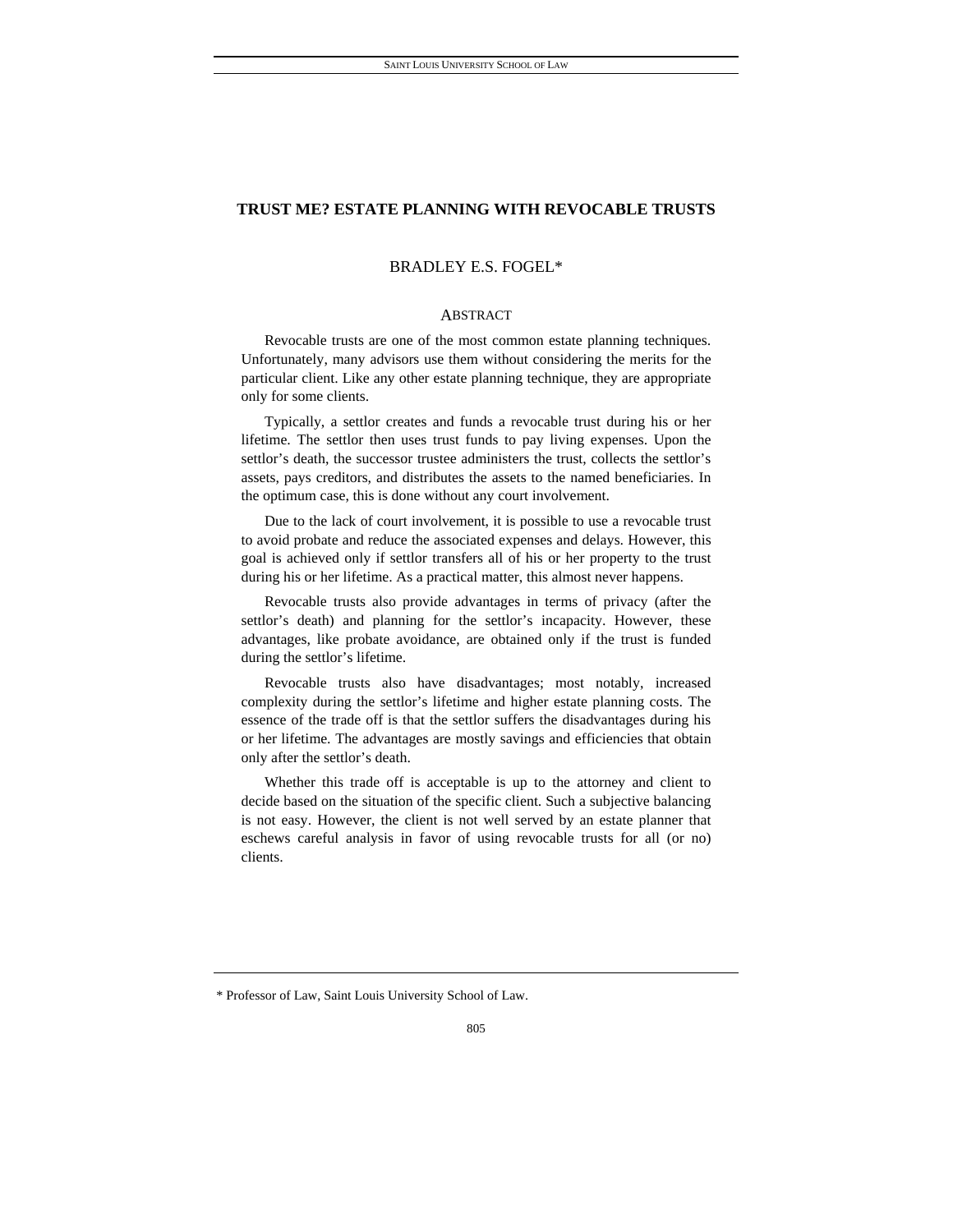# **INTRODUCTION**

Revocable trusts are probably the most ubiquitous estate planning tool. In law schools, however, revocable trusts tend to be given little attention. The dichotomy is striking. Practicing estate planning attorneys use revocable trusts in "most"<sup>1</sup> or "all"<sup>2</sup> of the estate plans they write. In contrast, revocable trusts are largely ignored in the basic Trusts and Estates course offered in all law schools.<sup>3</sup>

The result is unfortunate. Many practicing estate planning attorneys and financial advisors recommend revocable trusts without considering the needs of the individual client. Similarly, claims of the advantages of revocable trusts are frequently exaggerated,<sup>4</sup> and the disadvantages are ignored.<sup>5</sup> This one-sided discussion contributes to the widespread lack of understanding of the operation of revocable trusts among lay-persons—even lay-persons that have created revocable trusts.<sup>6</sup> This lack of understanding also leads to misuse of the trust that, in turn, vitiates many of the advantages that caused the attorney and client to be so smitten with revocable trusts in the first place.

Of course, revocable trusts have an important place in many estate plans. The advantages of revocable trusts—although frequently overstated—are significant. Like any other estate planning tool, however, they are appropriate for *some* clients. Also like any other estate planning tool, they are appropriate only if the attorney explains the pros and cons to the client, weighs the advantages and disadvantages and, significantly, educates the client regarding how the client should manage the newly created trust.

 <sup>1.</sup> *Ten Frequently Asked Questions Concerning Estate Planning*, GREENSFELDER, www.greensfelder.com/revocable-trust.aspx (last visited Dec. 19, 2013) ("[F]or most people . . . use of a Revocable Trust offers more advantages than any other alternative.").

 <sup>2.</sup> Kamil Skawinski, *Why you Need a Revocable Living Trust*, BANKRATE (Nov. 19, 2007), www.bankrate.com/brm/news/financial\_literacy/Nov07\_revocable\_living\_trusts\_a1.asp ("The main 'main document' that everybody needs, every single person needs—and I know that other people have different opinions about this, but this is my opinion—is a revocable living trust. In fact, the less money you have, the more you need a trust.") (quoting Suze Orman).

 <sup>3.</sup> For example, the index of a widely used casebook lists about thirty references to revocable trusts scattered throughout the 958-page book. *See* JESSE DUKEMINIER, STANLEY M JOHANSON, JAMES LINDGREN & ROBERT H. SITKOFF, WILLS, TRUSTS, AND ESTATES (7th ed. 2005). The section specifically on revocable trusts is twenty-three pages in length approximately two and one-half percent of the entire book. *Id.* at xv–xvi.

 <sup>4.</sup> *See, e.g*., ROBERT A. ESPERTI & RENNO L. PETERSON, LOVING TRUST: THE RIGHT WAY TO PROVIDE FOR YOURSELF AND GUARANTEE THE FUTURE OF YOUR LOVES ONES xi (rev. ed. 1994); Skawinski, *supra* note 2.

 <sup>5.</sup> *See, e.g*., *Why is Talking About and Planning for Death Important?*, ST. LOUIS PUBLIC RADIO (July 10, 2013), news.stlpublicradio.org/post/why-talking-about-and-planning-deathimportant.

 <sup>6.</sup> *See infra* note 13.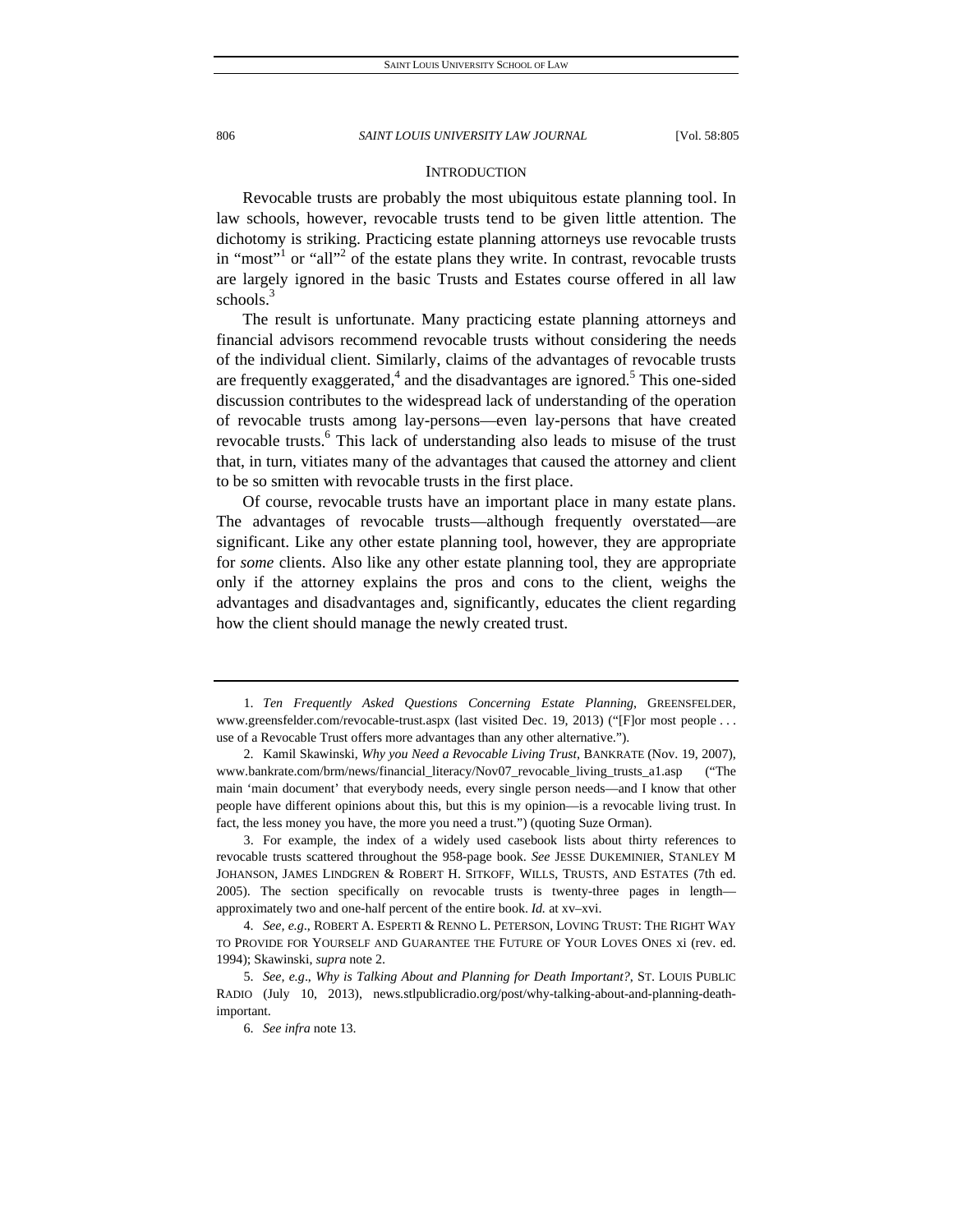This Article will describe how revocable trusts work. In addition, it will discuss some of the advantages and disadvantage of revocable trusts. The goal, of course, is an accurate description of the merits of revocable trusts that avoids the hyperbole inherent in the selling of revocable trusts by some professionals.

# I. OPERATION OF A REVOCABLE TRUST

A revocable trust may be defined accurately, albeit uselessly, as a trust that is revocable. Any trust that by its terms<sup>7</sup> may be revoked under a given set of  $circumstances$  is, technically, a revocable trust. $8$  Typically, though, when estate planners refer to a "revocable trust"<sup>9</sup> they mean an *inter vivos*<sup>10</sup> trust that the settlor<sup>11</sup> may relatively freely revoke or amend and that is intended to be the vehicle by which the settlor's estate plan will be effected at his or her death.

Typically, such a revocable trust is created by a settlor as part of his or her overall estate plan. During the settlor's life, the settlor is frequently the trustee (or at least a co-trustee) and a beneficiary of the revocable trust.<sup>12</sup> The settlor

 8. UNIF. TRUST CODE § 103(14). Under the Uniform Trust Code, a trust is a revocable trust if it is "revocable by the settlor without the consent of the trustee or a person holding an adverse interest." *Id.* Thus a trust that may be revoked by the settlor only with the consent of a non-trustee third party may be considered a revocable trust depending on the third party's interest, if any, in the trust. Such a trust would also be treated as revocable for transfer tax purposes even though, practically, the settlor's power to revoke may be significantly curtailed. Treas. Reg. §§ 25.2511- 2(c, e) (2013); I.R.C. § 2038 (2006). So limiting a settlor's power of revocation is sometimes useful in order to protect the settlor (perhaps from himself or herself) or the other beneficiaries of the trust.

 9. This sort of revocable trust is also sometimes called a "living trust" or even a "loving trust." BLACK'S LAW DICTIONARY 935 (6th ed. 1990); ESPERTI & PETERSON, *supra* note 4, at 7.

 10. An *inter vivos* trust is a trust created by the settlor while the settlor is living. BLACK'S LAW DICTIONARY, *supra* note 9, at 821. In contrast, a trust that is created in a will is not effective until the probate of the will and is called a "testamentary trust." *Id.* at 1475.

 11. The "settlor" is a person who creates or transfers property to a trust. UNIF. TRUST CODE § 103(15). Frequently, the same person creates and funds a trust; thus, that person is the sole settlor. If multiple people create or fund the trust, then the trust will have multiple settlors. *Id.* In that case, each person is usually the settlor over the portion of the trust they funded. *Id.*

 12. Even if the settlor is the sole trustee and is also the sole beneficiary during his life, the revocable trust will invariably have contingent beneficiaries who will succeed to the beneficial interest after the settlor's death. Since there are multiple beneficiaries in the trust, merger is not possible. *Id.* at §§ 402(a)(5), 402(b).

 It is common to use joint revocable trusts—a single revocable trust with two settlors for married couples and life partners. *See* Bette Heller, Ken Ransford & Carl Stevens, *Joint* 

 <sup>7.</sup> Even an irrevocable trust may be modified or revoked under certain circumstances. For example, administrative provisions may be revised. UNIF. TRUST CODE § 412 (amended 2010). Generally, a trust may be revoked with the consent of the settlor and all beneficiaries regardless of the trust terms. *See, e.g*., *id.* at § 411(a). In some states, the settlor's consent may not even be necessary. *See* MO. ANN. STAT. § 456.4B-411 (West 2007). *But see* Claflin v. Claflin, 20 N.E. 454, 456 (Mass. 1889).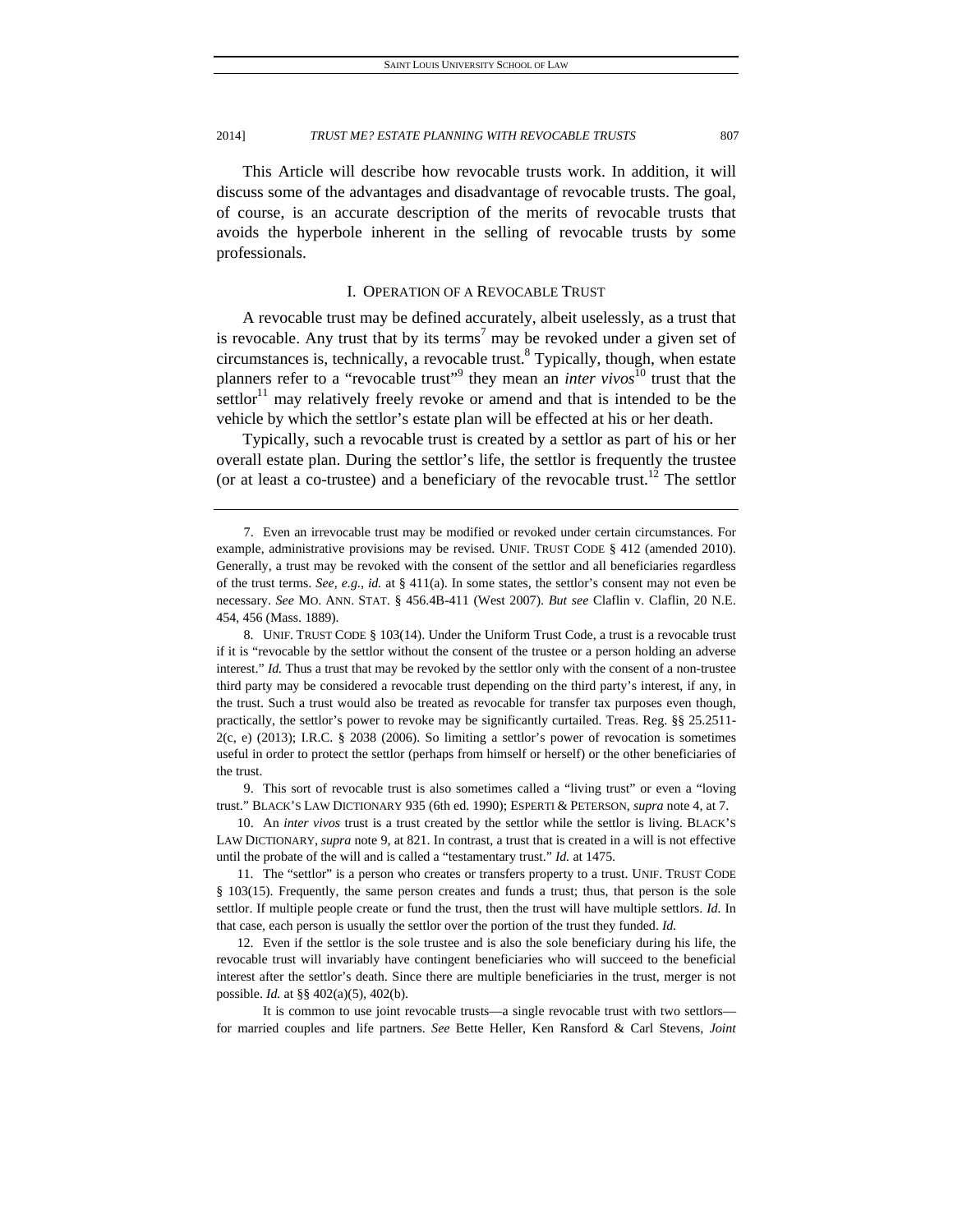creates the trust and then transfers as much property as possible to the trust.<sup>13</sup> In many ways, this transfer is a relatively insignificant act. It has no significant tax ramifications,  $14$  because the trust is revocable. Usually, the settlor is both the transferor (as settlor) and the transferee (as trustee). Thus, no third party is involved, except the custodian of the asset, if any. The transfer to the trust is usually no more than a slight change in the name on the account or deed. For example, if Jane Smith is the settlor and trustee of her own revocable trust, then transferring her mutual fund to the trust merely means changing the account owner from "Jane Smith" to, perhaps, "Jane Smith, as trustee of the 2014 Jane Smith Revocable Trust."<sup>15</sup>

Once the trust is created and funded, the settlor becomes the trustee<sup>16</sup> of a trust of which he or she is also a beneficiary.<sup>17</sup> The settlor's three roles are important in light of the fact that the settlor has, theoretically, transferred a large portion of his or her assets to the trust. Suppose that the settlor has to pay a bill. How can the settlor make that payment if he or she has transferred most of his or her assets to the trust?

As shown below in Figure One, this is the importance of the settlor's three roles in the trust during his or her lifetime. In order to pay the settlor's

 14. *See, e.g.*, Treas. Reg. § 25.2511-2(c) (2013). Indeed, the trust will likely use the settlor's social security number. Treas. Reg. § 1.671-4(b)(2) (2006); Treas. Reg. § 301.6109-1(a)(2) (2013).

 15. Many attorneys name trusts they create. This is accomplished by simply adding such a provision into the trust document. Some attorneys eschew naming trusts they create. If the trust has not been given a name, then the transferee in the example above might be something like "Jane Smith, as trustee of a trust created under an agreement dated May 11, 2014, by and between Jane Smith, as Settlor, and Jane Smith, as Trustee." Obviously, whatever the merits of naming a trust, failing to name it does make the description more verbose.

*Revocable Trusts*, 26 COLO. LAW., Aug. 1997, at 63, 63. For simplicity, this Article discusses only single-settlor revocable trusts. The operation of a joint trust is similar.

 <sup>13.</sup> A trust may be viewed either as an entity or as a relationship between the various parties. Bradley E.S. Fogel, *What Have you Done for Me Lately? Constitutional Limitations on State Taxation of Trusts*, 32 U. RICH. L. REV. 165, 201–02 (1998). Thus, it is technically incorrect to say the settlor transfers property to the trust. Instead, the settlor transfers property to the trustee of the trust to hold in trust. Despite the imprecision, this Article will frequently use the former description for grammatical ease.

 <sup>16.</sup> As mentioned, the settlor is usually, but not always, a trustee of his or her own revocable trust.

 <sup>17.</sup> The revocable trust may be drafted so that only distributions to the settlor are permitted during the settlor's life or there may be other permissible beneficiaries (such as the settlor's children) as well. Essentially, the question is whether the settlor wants the trustee (usually himself or herself) to have the power to make gifts to others directly from the trust. Regardless, under the Uniform Trust Code, the trustee owes fiduciary duties only to the settlor. UNIF. TRUST CODE § 603(a). At common law, the trustee owed fiduciary duties to all beneficiaries, even if the trust was revocable. *See* Ronald R. Volkmer, *New Fiduciary Decisions*, 39 EST. PLAN., Feb. 2012, at 43, 46; GEORGE GLEASON BOGERT, THE LAW OF TRUSTS AND TRUSTEES § 543 (2d ed. 1993).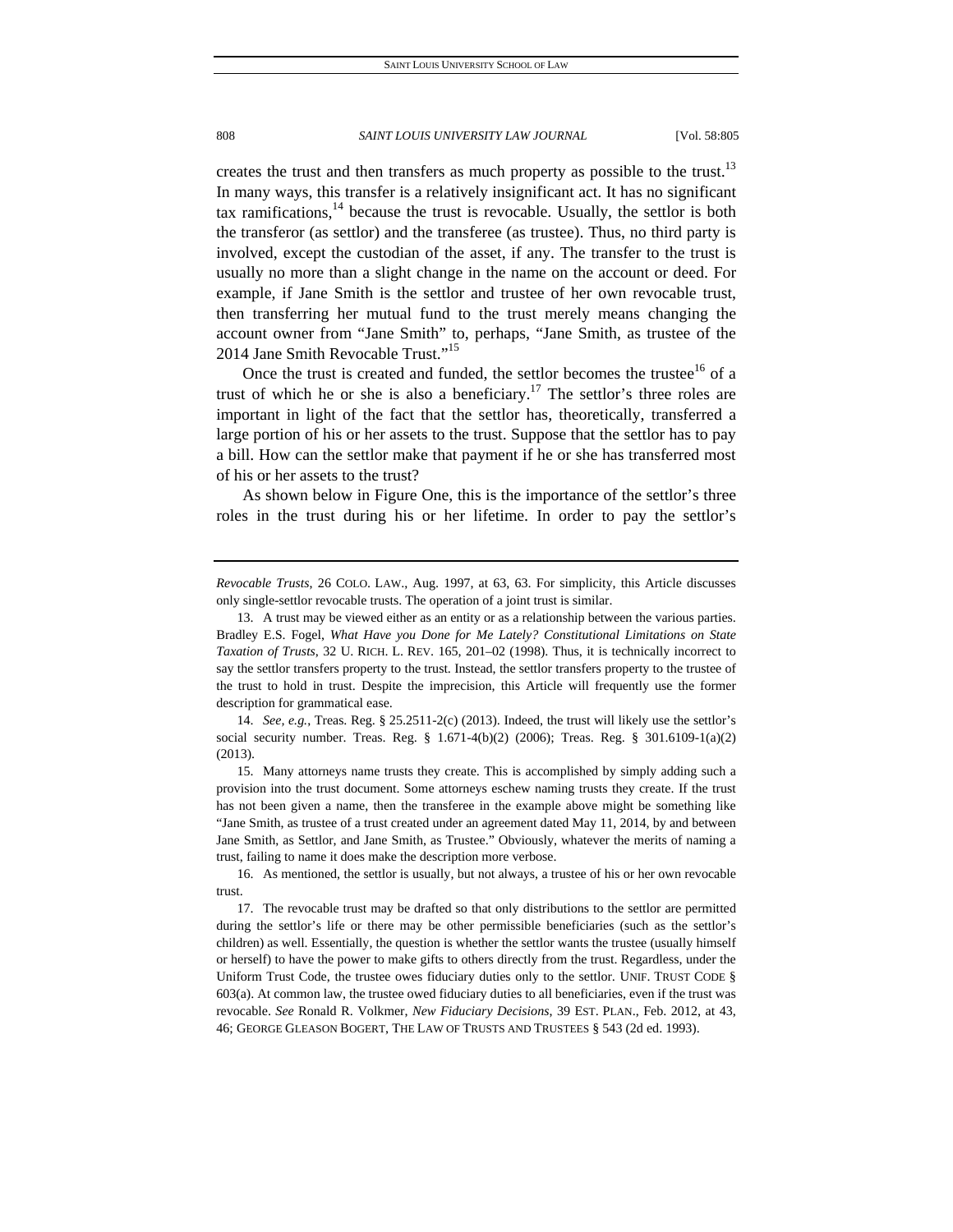creditors, the trustee (who is also the settlor) makes a discretionary distribution of trust assets for the benefit<sup>18</sup> of the beneficiary (who is also the settlor) to the creditor. Thus, the creditor gets paid from the settlor's assets, as intended. From the settlor's point of view, he or she is merely paying the bill from a different checking account. From the creditor's point of view, the only difference, if any, is the name on the upper left corner of the check, if an actual paper check is used.<sup>19</sup>

Similarly, whenever the settlor receives an asset, such as periodic salary, he or she will transfer that to the trust.<sup>20</sup> As shown in Figure One, this transfer may be effected by simply depositing the check into the account the settlor holds as trustee or even having the payment directly deposited into that account.





Of course, the trust is revocable by the settlor. Thus, he or she can amend any of the provisions at any time. This is especially important because the trust agreement is going to determine how the settlor's assets will be distributed at death.<sup>21</sup> Thus, any change in the settlor's wishes may be effected by an amendment to the trust.

Assuming no incapacity, $^{22}$  the settlor will likely continue serving as trustee until his or her death.<sup>23</sup> Upon the settlor's death, the trust becomes

 <sup>18.</sup> In order for this to be possible, the trust agreement should allow distributions to, or for the benefit of, the settlor.

 <sup>19.</sup> Frequently, banks will put the account owner's name on the face of the check, although there is no requirement that it do so. *See* U.C.C. § 3-104 (2011–12). That name will be the somewhat verbose name of the transferee discussed above. *See supra* note 15.

 <sup>20.</sup> As discussed below, it is very common for the settlor to forget to properly title some assets. *See infra* notes 38–48 and accompanying text.

 <sup>21.</sup> *See infra* notes 22–31 and accompanying text.

 <sup>22.</sup> *See infra* notes 23–31 and accompanying text.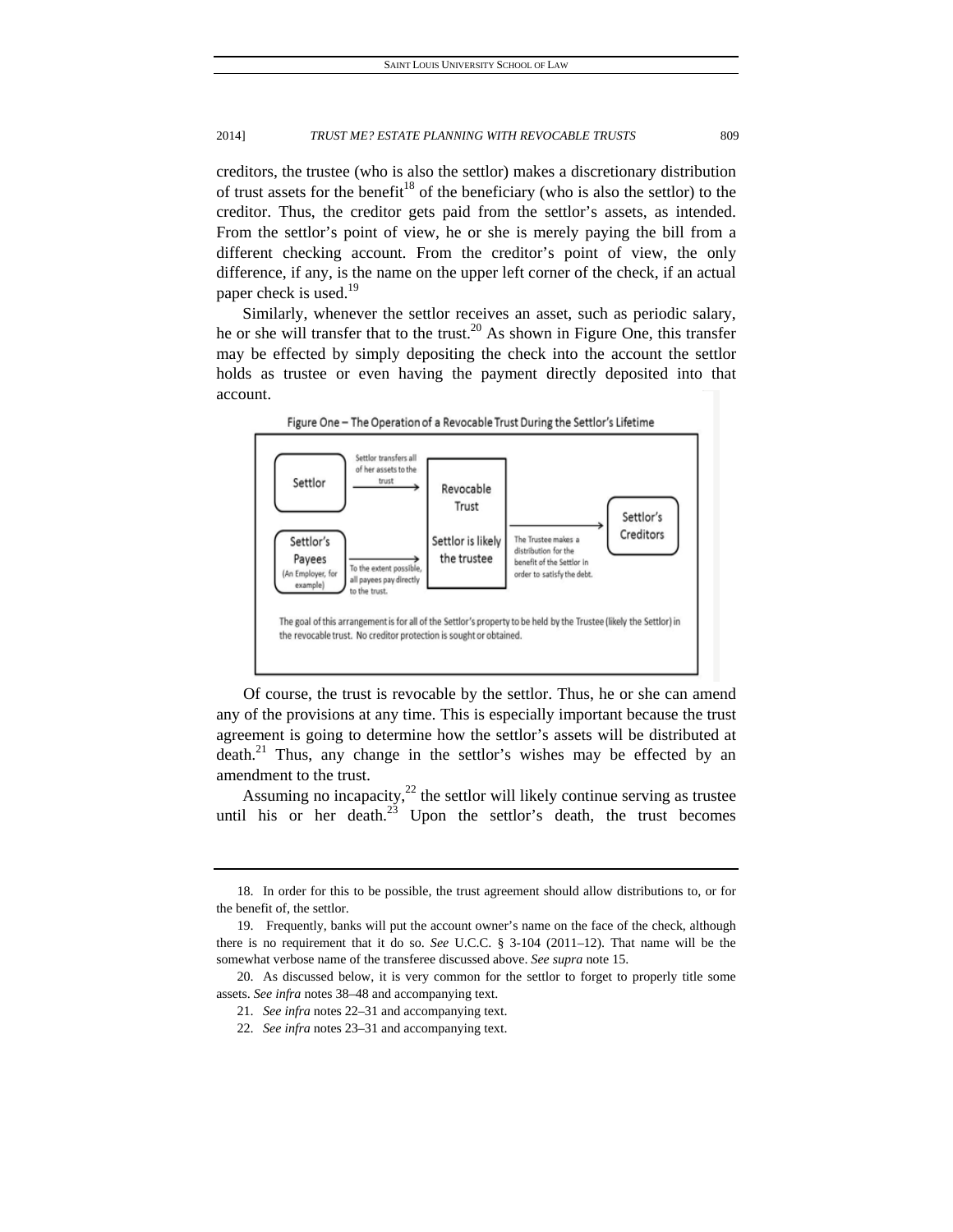$irrevocable<sup>24</sup>$  and the successor trustee designated in the trust agreement begins serving as trustee.<sup>25</sup> This new trustee will administer the trust as required by the trust agreement. At this point, the no-longer-revocable trust serves like a will. Any provisions that the settlor might have wanted in his or her will—such as gifts to charity, distributions to children or friends, dispositions of tangible personal property—will instead be made through the trust with a similar degree of flexibility. For example, if the settlor wanted a gift to his or her son to be held in trust until the son reached a certain age, the trust for the settlor's son could be created in the revocable trust.<sup>26</sup>

This process is the source of the frequent claim that revocable trusts "avoid probate."<sup>27</sup> Revocable trusts effectively transfer property from the (nowdeceased) settlor to his or her desired beneficiaries without the requirement of a will or, indeed, any court involvement.<sup>28</sup>

As discussed in more detail below, however, for a variety of reasons it is uncommon for settlors to successfully transfer all of their assets to their revocable trust during their lifetime.<sup>29</sup> These forgotten assets, which may be of substantial value, must be accounted for. The usual method is through a "pourover" will. As shown in Figure Two, the pour-over will provides that the decedent's entire probate estate (all of the forgotten assets) should be paid to his or her revocable trust.<sup>30</sup> This is done so that all of the settlor's assets—both those in his or her revocable trust and those forgotten assets that were never transferred to the trust—all end up in the trust for ultimate distribution to the intended beneficiaries.

 25. UNIF. TRUST CODE § 704(c)(1). If there is no available successor trustee named in the agreement, then, traditionally, the court would appoint a successor trustee. *See* BOGERT, *supra*  note 17, at § 532. The Uniform Trust Code provides for a few different ways—including some that do not require court involvement—for filling such a vacancy. *See* UNIF. TRUST CODE § 704(c).

 <sup>23.</sup> It is, of course, also possible that the settlor/trustee could resign as trustee before death, even if not incapacitated. *See* UNIF. TRUST CODE § 705 (amended 2010).

 <sup>24.</sup> HOWARD M. ZARITSKY, TAX MANAGEMENT: ESTATES, GIFTS, AND TRUSTS: REVOCABLE INTER VIVOS TRUSTS A–63 (2003). Of course, the person who had the power to revoke the trust—the settlor—is no longer living. It is possible that, under the terms of the trust agreement, some other person might have the power to revoke the trust after the settlor's death. Such a provision is, in fact, common in joint revocable trusts. However, in single-settlor revocable trusts, the settlor is generally the only person given the power to revoke the trust, and his or her death renders the trust irrevocable.

 <sup>26.</sup> *See id.* at § 401(1).

 <sup>27.</sup> *See, e.g.*, ZARITSKY, *supra* note 24, at A-51 (stating that a revocable trust is appropriate for those wishing to avoid judicial supervision of an estate).

 <sup>28.</sup> Of course, problems can erupt that would involve the court in the revocable trust. *See*  UNIF. TRUST CODE § 201. For example, a disgruntled beneficiary could claim that the settlor lacked capacity to create the trust or make an amendment thereto. *See id.* at §§ 402(a)(1), 406.

 <sup>29.</sup> *See infra* notes 38–48 and accompanying text.

 <sup>30.</sup> *See* BLACK'S LAW DICTIONARY, *supra* note 9, at 1169.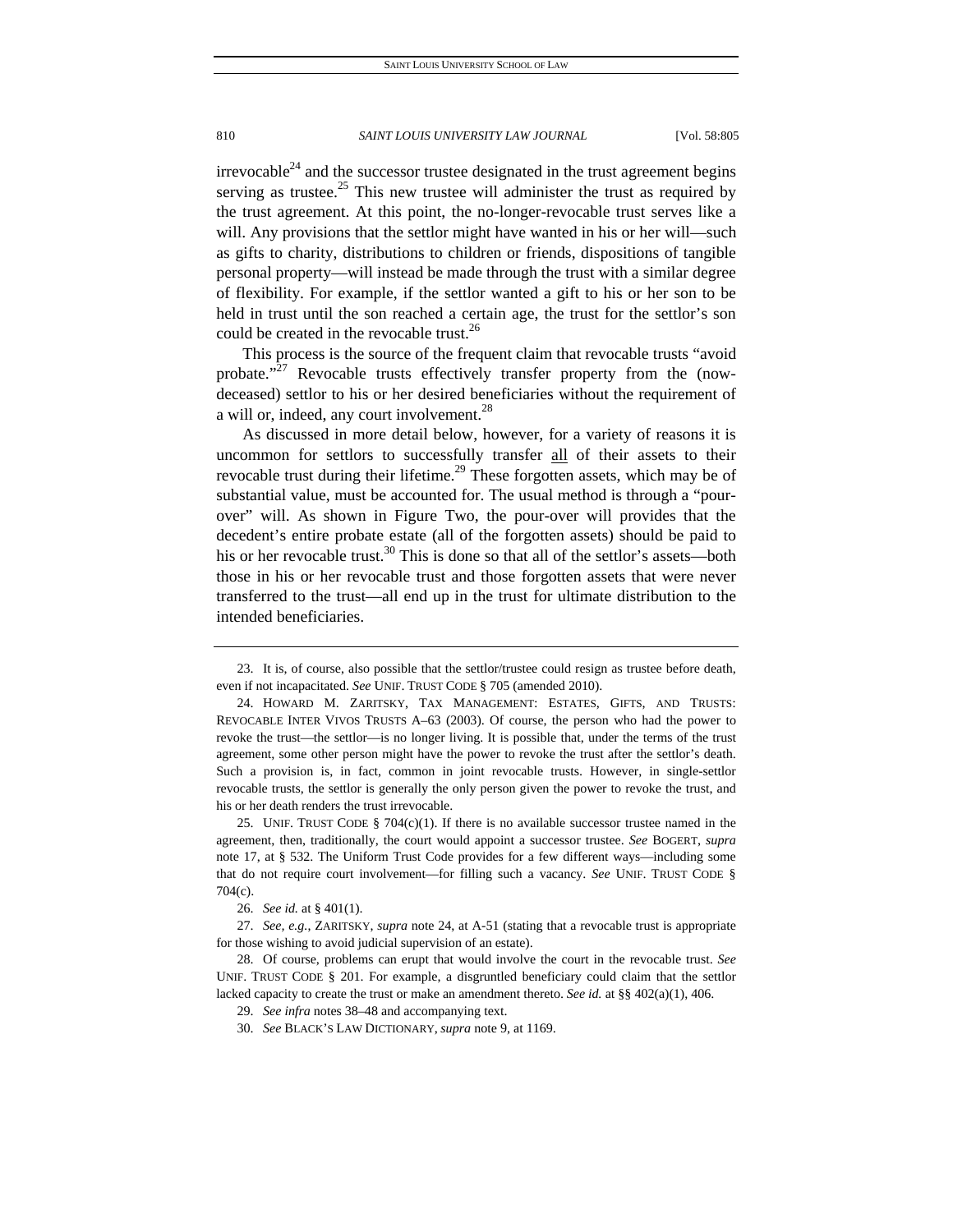

Although a pour-over will is a simple instrument, it remains fully subject to state probate laws. Specifically, a pour-over will—like any will—is ineffective until it has been probated. $31$  Indeed, the fact that almost all settlors leave some assets out of their revocable trusts and that these forgotten assets require the probate of a pour-over will yields the result that estate planning with a revocable trust rarely obviates the need for probate. This also brings us to our next section.

# II. THE ADVANTAGES AND DISADVANTAGES OF REVOCABLE TRUSTS: DON'T BELIEVE (ALL OF) THE HYPE<sup>32</sup>

# *A. Avoids Probate*

Perhaps the most frequently cited advantage of revocable trusts is that they avoid probate. This claim is usually packaged with horror stories about the length and expense of the probate process<sup>33</sup> and, occasionally, claims that the

 <sup>31.</sup> *See, e.g.*, MO. REV. STAT. § 473.087 (2000) (noting that a will is not effective until it is probated).

 <sup>32.</sup> This reference is drawn from PUBLIC ENEMY, DON'T BELIEVE THE HYPE (Def Jam 1995).

 <sup>33.</sup> *See, e.g.*, NORMAN F. DACEY, HOW TO AVOID PROBATE 8 (1965) ("Before your family gets a penny, the probate racketeers will have exacted their legal tribute."); BARBARA R. STOCK, IT'S EASY TO AVOID PROBATE 13 (1985) (describing probate as "a system designed by attorneys for the benefit of attorneys."). In HOW TO AVOID PROBATE, the author states that the probate system does not get reformed due to bribes paid by attorneys and judges to "non-lawyer legislators" and "newspapermen." DACEY, *supra* note 33, at 8.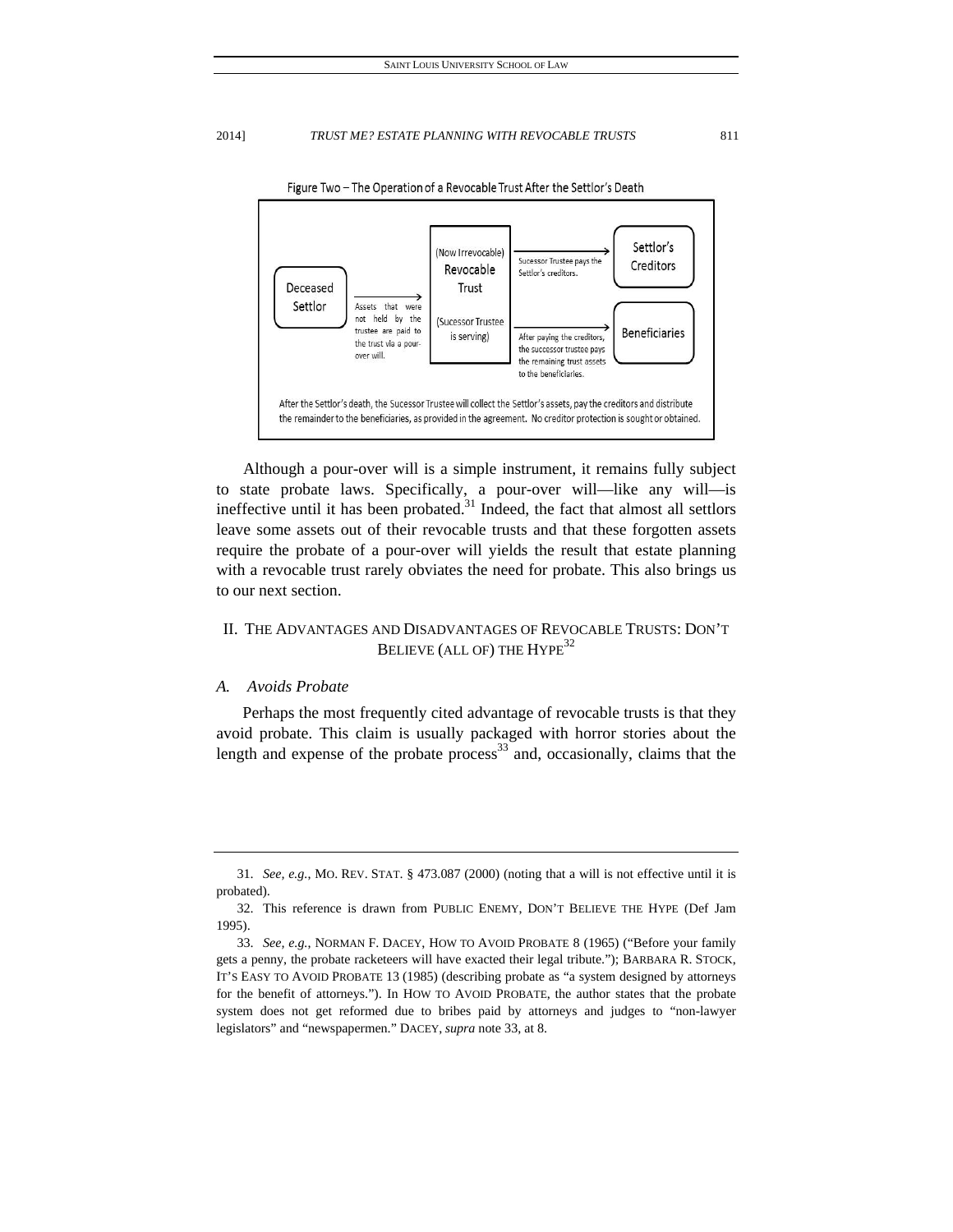court will decide who gets your property regardless of the terms of your will.<sup>34</sup> There are two problems with the claim that revocable trusts avoid probate. First, settlors with revocable trusts are almost never successful in fully avoiding probate. Second, the expense avoided and time saved is not nearly as significant as represented.

Property held in a revocable trust will be distributed at the settlor's death as directed in the trust agreement.<sup>35</sup> Obviously, the revocable trust is not a will and does not need to be probated. Moreover, if everything works smoothly, distribution of the revocable trust happens without court involvement. Of course, things do not always work out smoothly. For example, a financial institution may question the designated successor trustee's authority to act, a beneficiary (or heir) may claim the settlor lacked capacity, or there may be a dispute regarding the meaning of trust terms.<sup>36</sup> These disputes would be settled by the probate court and would largely vitiate any advantage in avoiding probate.<sup>37</sup>

Even if everything does go smoothly, revocable trusts rarely eliminate the need for probate. Settlors very rarely transfer all of their property into their revocable trust. There are numerous reasons for this failure—some significant, some trivial. For example, a settlor may fail to transfer his or her car to the trust because he or she does not wish to make a trip to the local department of motor vehicles.<sup>38</sup> More significantly, married settlors frequently fail to transfer their residence into their revocable trust because doing so could compromise the creditor-protection advantages of holding the property as tenants by the entirety.<sup>39</sup> Moreover, the paperwork required to deed real property to the trust, and possible title insurance issues, may prevent the settlor from taking this action.40

 <sup>34.</sup> *See, e.g.*, *Why is Talking About and Planning for Death Important?*, *supra* note 5. At the risk of stating the obvious, probate courts are required to follow the terms of the will (with exceptions, of course) if a decedent died testate. *See, e.g.*, MO. REV. STAT. § 474.430 (2000).

 <sup>35.</sup> *See supra* notes 21–27 and accompanying text.

 <sup>36.</sup> *See, e.g.*, UNIF. TRUST CODE §§ 406, 601 (amended 2010) (noting that a trust is void if its creation was caused by fraud, duress, or undue influence). *Cf.* GEORGE M. TURNER, REVOCABLE TRUSTS § 64:7 (5th ed. 2013) (arguing that revocable trusts are less subject to attacks than wills due to the substantial amount of attorney-time it takes to draft a trust).

 <sup>37.</sup> *See* UNIF. TRUST CODE § 201.

 <sup>38.</sup> *See, e.g.*, MO. REV. STAT. § 301.196 (stating that when the interest in a motor vehicle is being transferred, the transferor must notify the department of revenue).

 <sup>39.</sup> *See* 41 AM. JUR. 2D Husband and Wife § 36 (2005). After the death of the first spouse, the residence would be completely owned by the surviving spouse. At that time, the surviving spouse could transfer the residence to the revocable trust without losing any creditor-protection benefits.

 <sup>40.</sup> *Understanding the Basics of Revocable Living Trusts*, KAISER LAW FIRM, http://www.kaiserlawfirm.com/kaiserlaw/files/RevocableLivingTrustsBrochure09.pdf (last visited Dec. 20, 2013).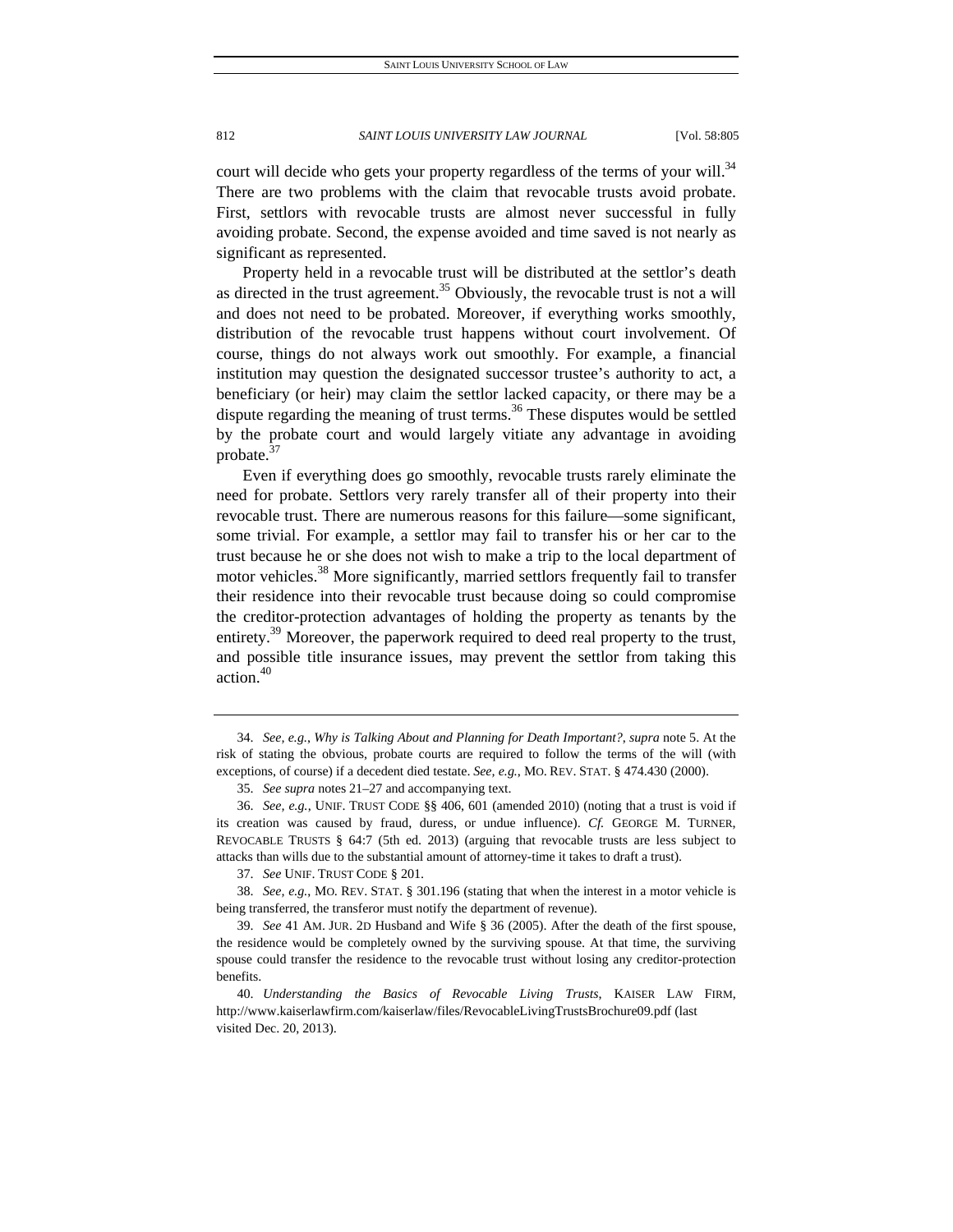Some settlors are concerned with privacy during their lifetime and do not wish to pay bills with checks that list their revocable trust on the face of the document.<sup>41</sup> Thus, they will maintain a checking account in their own name (not in their revocable trust) in order to pay such bills.

Perhaps the most common reason for the settlor's failure to transfer property to his or her revocable trust is a simple lack of information regarding the necessity that they do so. A large portion of individuals who execute revocable trusts do not understand how the trusts work or how they "avoid probate. $142$  Correspondingly, they are unaware of the requirement that they transfer their property to the trust. Moreover, estate planning attorneys generally do not assist their clients with transferring assets to their trust<sup>43</sup> and may not even mention the need to do so to the client.<sup>44</sup> Although the process of transferring most assets to a revocable trust is not complicated, it may be somewhat daunting for a lay-person.<sup>45</sup> For example, determining how to

 43. For example, one law firm notes that "[s]etting up a Revocable Trust is relatively easy and usually only involves a one-time charge . . . . *Clients can make most of the transfers to their Revocable Trust themselves*, but as mentioned above, our Firm will work closely with our Clients and their advisors to assure that the Revocable Trust is funded." *Understanding the Basics of Revocable Living Trusts*, *supra* note 40 (emphasis added). Of course, one would expect that the attorney who helped their clients transfer property would have to charge the client for his or her time. Many clients would likely be justifiably reluctant to pay an attorney's hourly rate for such minutiae. Of course, an attorney anxious to provide the best service possible could employ a paralegal to assist clients in this regard.

44. *Why is Talking About and Planning for Death Important?*, *supra* note 5.

 45. *See, e.g.*, *Transsferring [sic] Mutual Funds to a Trust*, BOGLEHEADS, http://www.bogle heads.org/forum/viewtopic.php?f=1&t=94341 (last visited Dec. 20, 2013) (listing various questions and ample confusion regarding transferring a mutual fund to a revocable trust). One website states that funding a revocable trust "[t]ypically . . . involves making the trust the named beneficiary [of] retirement accounts." Joseph Nicholson, *How to fund a Revocable Trust*, EHOW, http://www.ehow.com/print/how\_5858246\_fundrevocabletrust.html (last visited Dec. 20, 2013). In fact, naming the settlor's revocable trust as the beneficiary of the settler's qualified retirement accounts could have significant adverse tax consequences, if not done properly, and, in any event, is only done in certain circumstances. *See* Bradley E.S. Fogel, *When Babies Retire: Using Trusts as Beneficiaries of IRAs,* A.B.A., http://www.americanbar.org/publications/probate\_property\_ magazine\_2012/2013/march\_april\_2013/article\_fogel\_when\_babies\_retire.html (last visited Dec. 20, 2013).

 <sup>41.</sup> *See supra* note 15 and accompanying text.

 <sup>42.</sup> *See, e.g.*, *Why is Talking About and Planning for Death Important?*, *supra* note 5. For example, one (presumably lay-person) caller in this radio program had parents who executed an estate plan using a revocable trust and pour-over will. Unfortunately, the parents did not understand how the two documents work together and, having validly executed revocable trusts, failed to safeguard their wills. Upon the parents' demise, the wills were not found (and were thus presumed revoked) and their revocable trusts were unfunded. Thus, the parents died intestate despite careful estate planning to provide, *inter alia*, for a special needs child. *Id. See also*  Johnson v. Cauley, 546 S.E.2d 681, 683 (Va. 2001).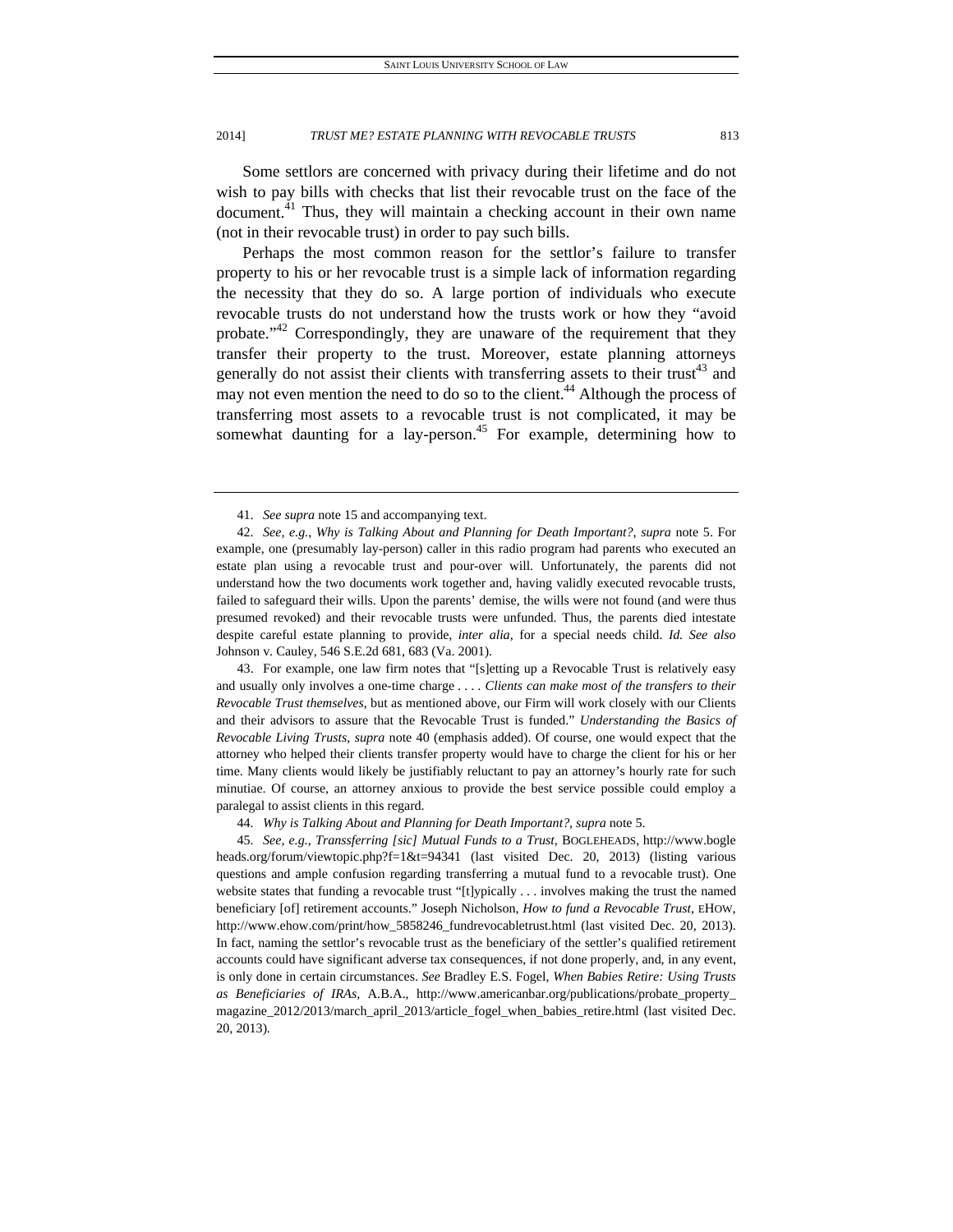transfer a Vanguard<sup>46</sup> mutual fund account required a phone call to Vanguard. The documentation to effect that transfer is a surprisingly complicated nineteen-page form that requires copies of portions of the trust agreement.<sup>47</sup>

Thus, for a variety of reasons, settlors frequently fail to transfer all of their assets to their revocable trust. The remaining property—their probate estate necessitates the probate of their pour-over will. Pour-over wills are relatively simple<sup>48</sup> and the probate estate—consisting only of property that for one reason or another was never transferred to the revocable trust—may be relatively minor;<sup>49</sup> however, as long as there is any probate estate, the will needs to be probated. Thus, it is uncommon for settlors with revocable trusts to completely escape probate.

When individuals discuss the disadvantages of probate, they are usually referring to more than simply the court process of proving a will. Colloquially, "probate" refers to the entire process of proving the will, collecting the testator's assets, paying creditors, paying estate taxes (if relevant),  $50$ distributing assets to the named beneficiaries, and obtaining a release of liability for the fiduciary. At best, using a revocable trust eliminates only the first of that litany. It is still necessary to collect all of the settlor's assets and

 <sup>46.</sup> The Vanguard Group is one of the largest families of mutual funds in the United States. *Largest Mutual Funds*, HOW THE MARKET WORKS, http://education.howthemarketworks.com/ mutual-funds/mutual-funds-intermediate/largest-mutual-funds/ (last visited Dec. 20, 2013).

 <sup>47.</sup> Determining how to effect such a transfer was not immediately obvious from the Vanguard website. *Keep more returns with Vanguard funds and ETFs*, VANGUARD, https://investor.vanguard.com/corporate-portal (last visited Dec. 20, 2013). The necessary documentation was secured through a phone call to Vanguard. The nineteen-page (with instructions) form requires that a new account be created for the revocable trust. Form, Change of Ownership Form For Transfers other than Due to Death (2013) (on file with author). Various information about the trust is also requested. *Id.* ("If you're transferring assets into a new trust account, you must attach a copy of the pages of the trust agreement that show the name of the trust, the trust date, and a listing of all trustees, including successor trustees, if any, and their signatures. In addition, you must attach a completed Account Registration Form to establish the new trust account."). *Id*. The form is also unclear whether a signature guarantee—generally available at some financial institutions—is required. *Id.*; *see also Transsferring [sic] Mutual Funds to a Trust*, *supra* note 45 (noting confusion about signature guarantees).

 <sup>48.</sup> *See supra* notes 29–31 and accompanying text.

 <sup>49.</sup> In many states, there is some form of "small estate administration" that may be used if the probate estate is very modest in size. *See, e.g.*, N.Y. SURROGATES COURT PROCEDURE ACT LAW §§ 1301–1312 (McKinney 2011).

 <sup>50.</sup> As of 2013, federal estate taxes are owed only if the decedent's gross estate exceeds \$5,250,000 in value. I.R.C. § 2010(c)(3) (2006); Rev. Proc. 2013-15, 2013-5 I.R.B. 448. There are a variety of credits and deductions—for transfers to charity or spouses, for example—on top of that. I.R.C. §§ 2056, 2055. Thus, federal estate taxes are relevant for a very small portion of individuals.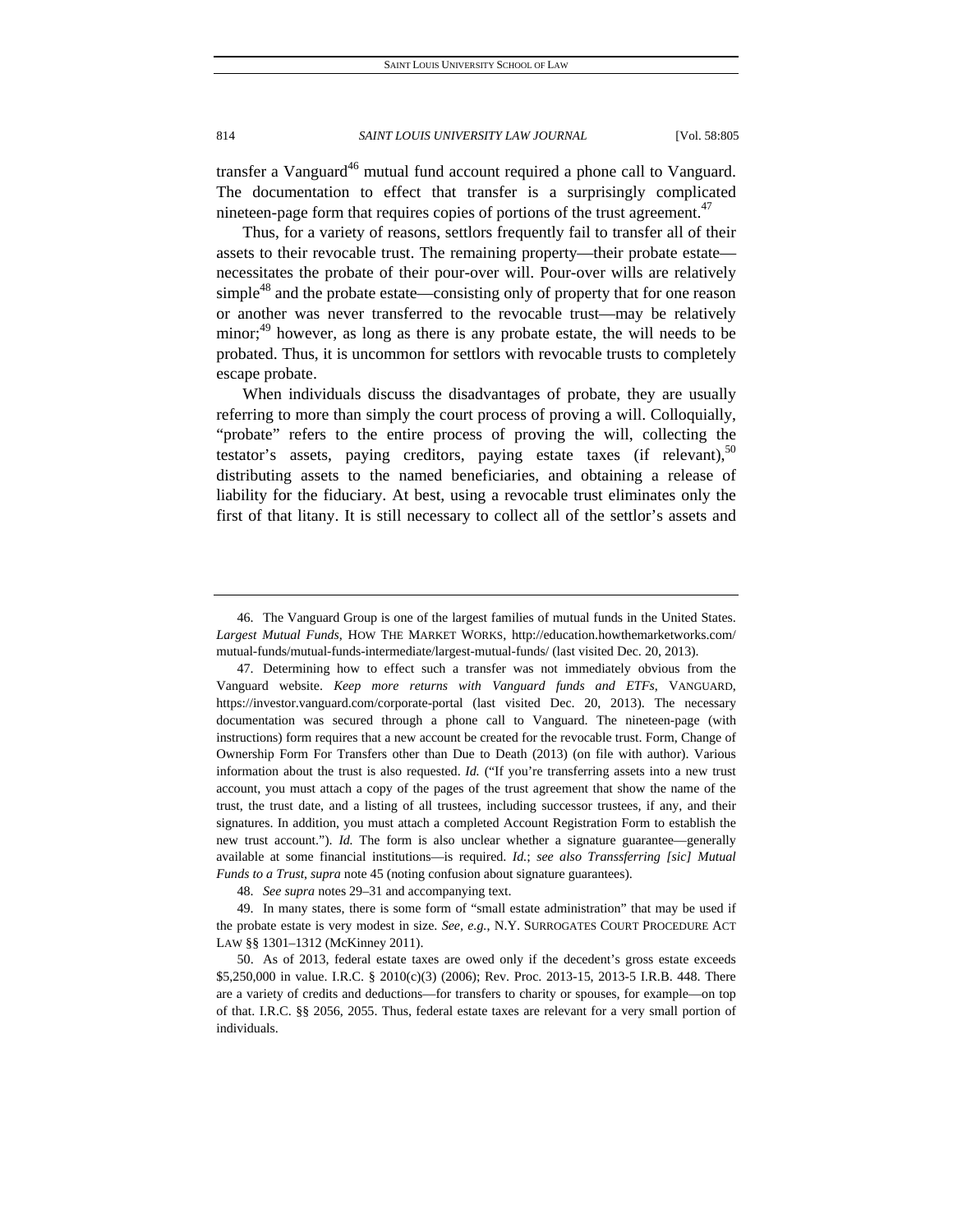transfer them into the name of the successor trustee.<sup>51</sup> It is still necessary to pay creditors.52 Beneficiaries will still want their distributions. It is not necessary that the successor trustee obtain a release; however, it would certainly be advisable to do so. In short, the process of collecting and distributing the settlor's assets after his death is somewhat similar whether it is the probate of the will or administration of a revocable trust. Both scenarios require similar administrative duties of the fiduciary (trustee or executor) and should, therefore, incur similar fees from the attorney and the fiduciaries.<sup>33</sup>

In essence, the common statement that revocable trusts "avoid probate" should, to borrow the methodology of the political fact checkers, be labeled as true but misleading.<sup>54</sup> It is theoretically possible to completely avoid probate through the proper and careful use of a revocable trust. However, even if probate-avoidance nirvana is achieved, the actual savings in cost, time, and effort is not as substantial as many claim.<sup>55</sup> Moreover, for a variety of reasons, it is very uncommon for a settlor to completely avoid probate even with a properly drafted revocable trust.<sup>56</sup> Thus, there are probate-avoidance advantages to revocable trusts, but they are not nearly as significant as frequently claimed.

# *B. Privacy*

Probate is a public process.<sup>57</sup> Anyone can view, copy, publish, etc. a will once it has been probated. Thus, the wills of many famous deceased individuals are available online. From these one can, for example, discover that Jerry Garcia (icon and putative leader of the Grateful Dead)<sup>58</sup> was concerned that individuals he did not know during his lifetime would, after his death, claim to be his children in order to obtain a portion of his estate.<sup>59</sup> Leona

 <sup>51.</sup> After the settlor's death, the trust will be required to obtain its own tax identification number and of course, the identity of the trustee will change from (usually) the settlor to the successor trustee. 26 C.F.R. §§ 1.671-4(b)(2), 301.6109-1(a)(2) (2012).

 <sup>52.</sup> UNIF. TRUST CODE § 505(a)(3) (amended 2010).

 <sup>53.</sup> Of course, the amount of attorney's and fiduciary's fees in the different situations will vary greatly from state to state. For example, in Missouri, the attorney representing an executor in probate receives a set statutory fee. MO. REV. STAT. § 473.153 (2012). That is not the case in most states. Trustees generally receive "reasonable" compensation; however, there may be a separate or additional fee received upon termination of the trust. *See, e.g.*, UNIF. TRUST CODE § 708; N.Y. SURROGATES COURT PROCEDURE ACT LAW § 2309(1). *But see* TURNER, *supra* note 36, at § 64:7.

 <sup>54.</sup> *See* POLITIFACT, http://www.politifact.com (last visited Dec. 20, 2013).

 <sup>55.</sup> *See supra* notes 33–34 and accompanying text.

 <sup>56.</sup> *See supra* notes 38–48 and accompanying text.

 <sup>57.</sup> TURNER, *supra* note 36, at § 64:7.

 <sup>58.</sup> *Bio*, JERRY GARCIA, http://jerrygarcia.com/bio/ (last visited Dec. 20, 2013).

 <sup>59.</sup> The second article of Mr. Garcia's will provides: "I declare that I am married; my wife's name is DEBORAH KOONS. We have no children by our marriage. I have four children now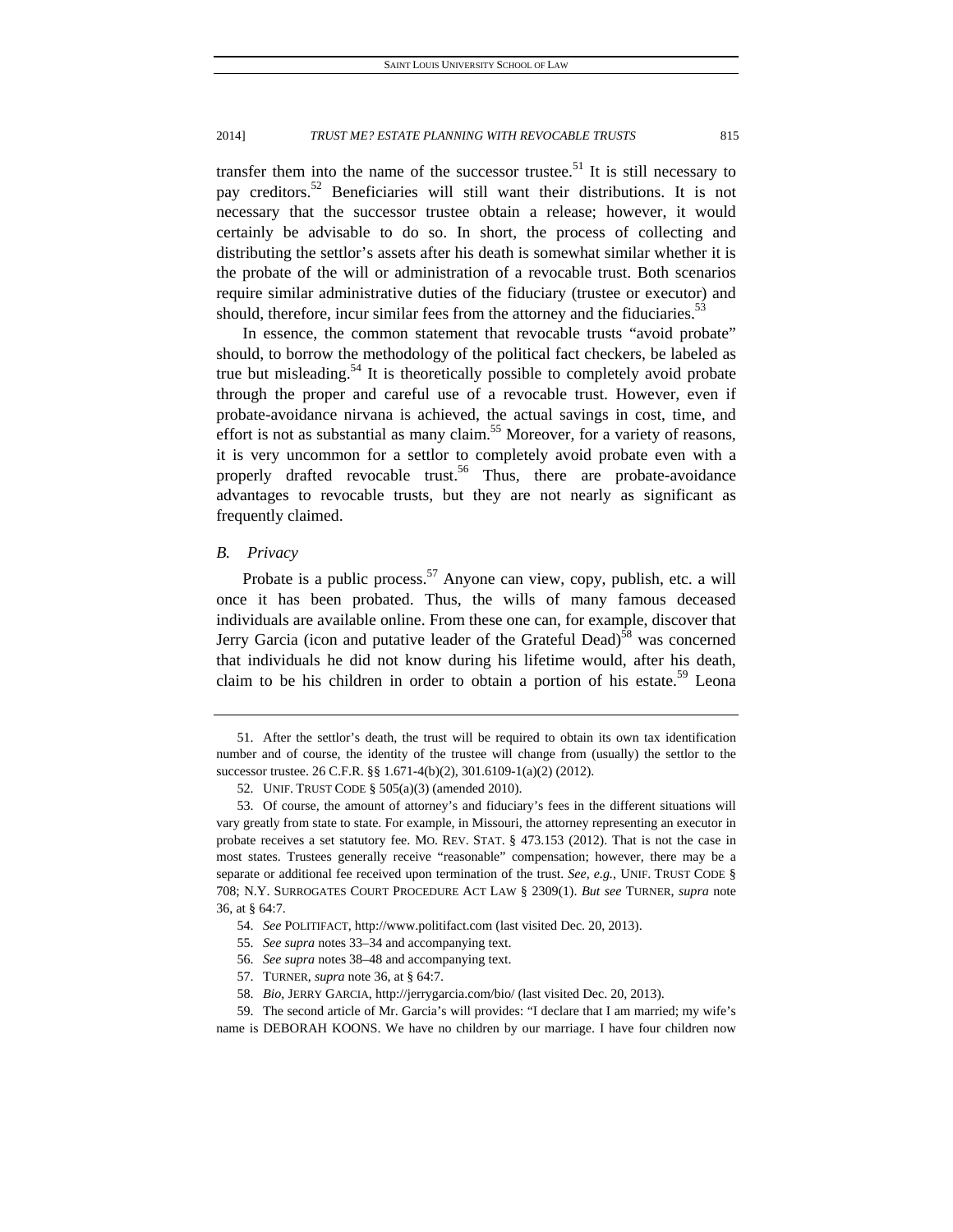Helmsley (wealthy New York hotelier) $60$  was generous to most of her grandchildren, but disinherited two grandchildren "for reasons which are known to them."<sup>61</sup>

In contrast, revocable trusts do not need to be probated and, usually, do not become part of the public record.<sup>62</sup> Thus, revocable trusts provide privacy in that a decedent's estate plan does not become public. Although this privacy is frequently cited as an advantage of revocable trusts, its value is limited for most individuals.

If a revocable trust becomes embroiled in litigation, the trust document, or portions thereof, will likely end up public.<sup>63</sup> For example, Leona Helmsley's estate plan, mentioned above, is most famous for a twelve million dollar gift to her dog, Trouble.<sup>64</sup> However, that bequest is not actually found in her will.<sup>65</sup> The fact that the twelve million dollar bequest to the "LEONA HELMSLEY JULY 2005 TRUST" was for Trouble's benefit was uncovered by the tabloids almost immediately after Ms. Helmsley's death,<sup>66</sup> and was confirmed during subsequent litigation concerning the trust.<sup>67</sup> Thus, despite the efforts of Ms.

 60. *Leona Helmsley Biography*, BIO, http://www.biography.com/people/leona-helmsley-9334418 (last visited Dec. 20, 2013).

 61. *Last Will and Testament of Leona Helmsley*, LIVING TRUST NETWORK, http://livingtrust network.com/estate-planning-center/last-will-and-testament/wills-of-the-rich-and-famous/last-

will-and-testament-of-leona-helmsley.html (last visited Dec. 20, 2013). The excluded grandchildren contested her will and received substantial payments in settlement. Jeffrey Toobin, Rich Bitch: The Legal Battle Over Trust Funds for Pets, THE NEW YORKER, Sept. 29, 2008, at 39.

62. *See* TURNER, supra note 36, at 64:7.

63. *See* UNIF. TRUST CODE § 201 (amended 2010).

 64. *See, e.g.*, Dareh Gregorian & Braden Keil, Heir of the Dog: Leona Wills \$12M to a Pooch but nothing to 2 Grandkids, N.Y. POST, Aug. 29, 2007, at 6–7 (the front page of the paper famously dubbed the dog a "Rich Bitch").

 65. Ms. Helmsley bequeathed the famous dog to her brother or grandson and gave twelve million to the "Leona Helmsley July 2005 Trust"; however, the will does not describe the terms of the trust or any benefit the dog might receive. *Last Will and Testament of Leona Helmsley*, *supra* note 61. Both Ms. Helmsley's brother and grandson refused to accept the dog, who was then receiving death threats. Toobin, *supra* note 61, at 40.

66. *See* Gregorian & Keil, *supra* note 64, at 7.

67. *See* Toobin, *supra* note 61, at 41.

living from prior relationships, namely HEATHER GARCIA KATZ, born December 8, 1963, ANNABELLE WALKER GARCIA, born February 2, 1970, THERESA ADAMS GARCIA, born September 21, 1974, and KEELIN GARCIA, born December 20, 1987. I have no deceased children leaving issue, and I have not adopted any children. The terms "child" or "children" as used in this Will shall refer only to my children and if any person shall claim and establish any right to participate in my estate other than as provided in this Will, whether as heir or in any other capacity whatsoever, I give and bequeath to each such person the sum of One Dollar (\$1.00)." *The Last Will and Testament of Jerome J. ("Jerry") Garcia*, ROCKMINE, http://www.rockmine. com/Reaper/GarcWill.html (last visited Dec. 20, 2013).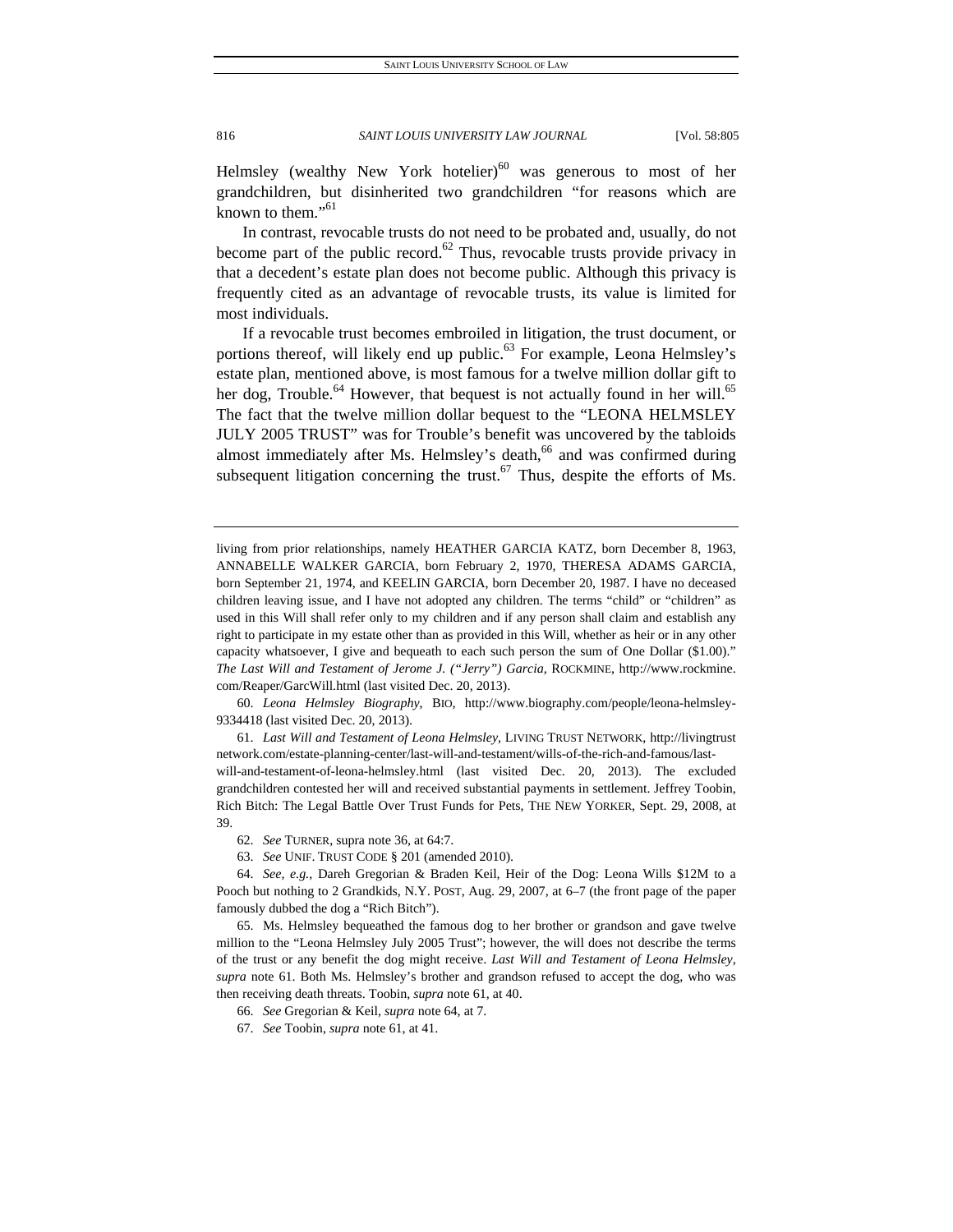Helmsley and her attorneys, their use of the trust did little to prevent the publicity of her substantial bequest to her treasured dog.

More generally, revocable trusts are quite effective at maintaining the privacy of an individual's estate plan after his or her death. However, the simple fact is that most estate plans are not worth substantial effort in keeping private. Even among the famous decedents whose wills are available on the internet, the majority contain dispositions to the expected friends and family and few scandalous (or even interesting) provisions.<sup>68</sup> Among less famous individuals, it is likely that the only persons interested in the decedent's estate plan are the beneficiaries (and expected beneficiaries) of the estate plan.<sup>69</sup> Thus, the privacy obtained through the use of the revocable trust is likely of negligible benefit.

# *C. Incapacity*

The most substantial advantage offered by estate planning through the use of a revocable trust is, surprisingly, less discussed than some of the other purported advantages. That is, if the settlor becomes incapacitated, revocable trusts provide substantial benefits in administering the settlor's property.

When the settlor of a revocable trust becomes incapacitated, he becomes ineligible to continue to serve as trustee, if he was doing so.<sup>70</sup> Upon the settlor/trustee's incapacity and concomitant ineligibility, the designated

 <sup>68.</sup> For example, Chief Justice Warren Burger's epically brief will simply divided his estate between his children. *Last Will and Testament of Warren Burger*, LIVING TRUST NETWORK, livingtrustnetwork.com/estate-planning-center/last-will-and-testament/wills-of-the-rich-and-fa mous/last-will-and-testament-of-warren-burger.html (last visited Dec. 20, 2013). President Richard Nixon's will detailed the disposition of his historical documents, but gave the bulk of his estate to his daughters. *Last Will and Testament of Richard Nixon*, LIVING TRUST NETWORK, livingtrustnetwork.com/estate-planning-center/last-will-and-testament/wills-of-the-rich-and-fa mous/last-will-and-testament-of-richard-nixon.html (last visited Dec. 20, 2013). After his recent death, actor James Gandolfini's estate plan—and the possible lack of tax planning—received a great deal of press. *See, e.g.*, Paul Sullivan, *A Public Debate Over the Wisdom of Gandolfini's Will*, N.Y. TIMES, July 20, 2013, at B5. His will, however, is a simple distribution among the expected friends and family. *Last Will and Testament of James Gandolfini*, LIVING TRUST NETWORK, livingtrustnetwork.com/estate-planning-center/last-will-and-testament/wills-of-therich-and-fa mous/last-will-and-testament-of-james-gandolfini.html (last visited Dec. 20, 2013).

 <sup>69.</sup> It has been posited that a public probate allows con artists to target beneficiaries. Videotape: The Living Trust Seminar: Inheritance Planning for You and Your Family in 2013 and Beyond (Robert P. Bergman) (on file with author). That risk would be eliminated if probate is completely avoided. However, it is likely that a pour-over will would need to be probated. *See supra* notes 48–49 and accompanying text. The heirs listed in that probate will likely, although not necessarily, be the beneficiaries of the revocable trust and suitable targets for the aforementioned con artists.

 <sup>70.</sup> *See* UNIF. TRUST CODE § 706 (amended 2010).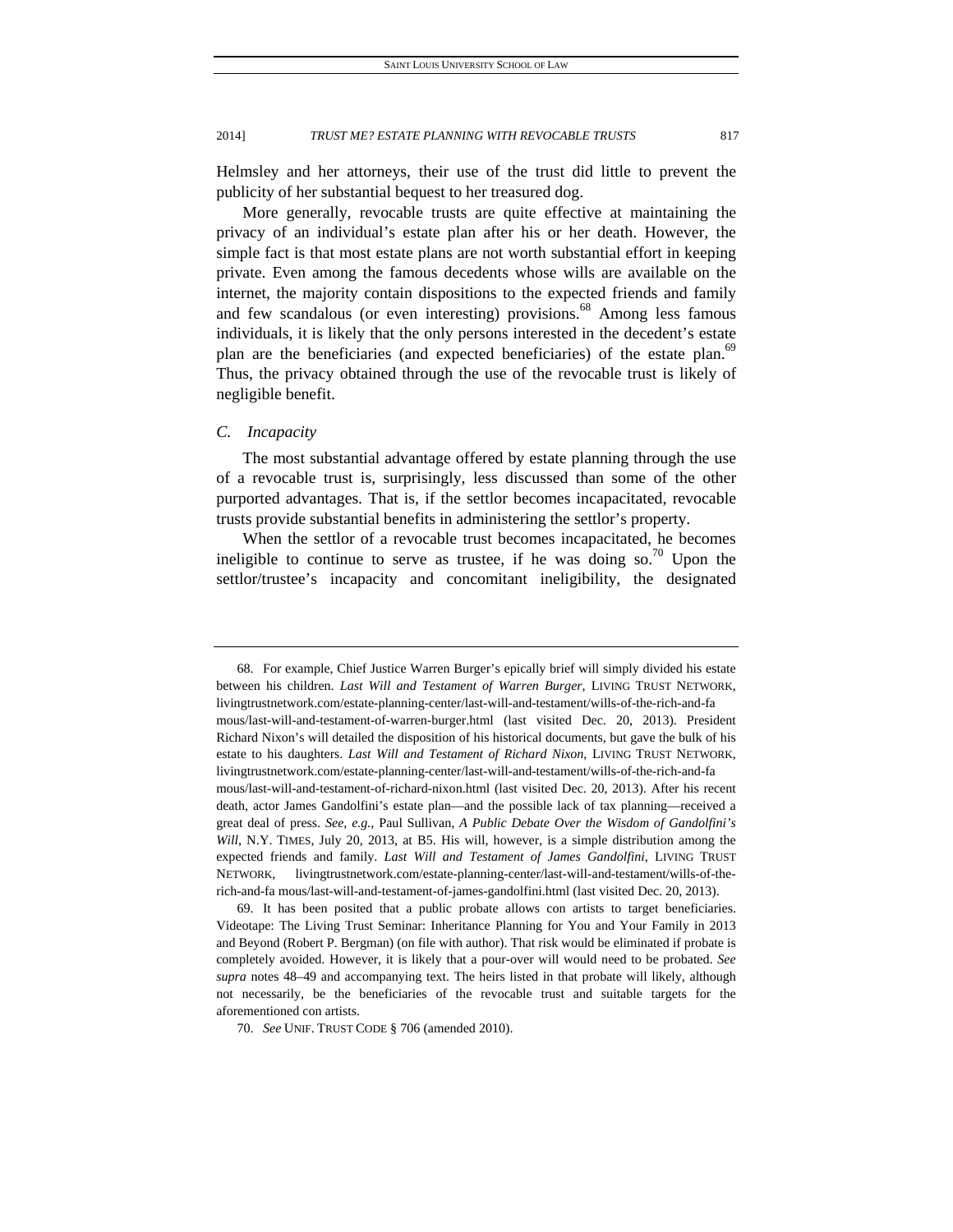successor trustee will commence serving as trustee.<sup>71</sup> Of course, if the settlor was not serving as trustee, his incapacity has little effect on the revocable trust.<sup>72</sup> In either case, the trustee then acting will have the ability to manage the assets in the revocable trust for the benefit of the settlor and any other beneficiaries.<sup>73</sup>

This is a substantial benefit of revocable trusts. Without a revocable trust, the only options to manage an incapacitated individual's assets are a durable power of attorney<sup>74</sup> executed while the individual had capacity or a guardianship.<sup>75</sup> However, guardianships are notoriously troublesome. The appointed conservator will be chosen by the court—not the ward.<sup>76</sup> The process tends to be costly and conservators tend to be reluctant to take any action (such as making gifts for tax purposes) that might reduce the value of the ward's property, even if it is likely that the ward would approve of the activity. $77$ 

Durable powers of attorney are useful. However, financial institutions tend to be relatively hostile to allowing an attorney-in-fact a free hand to act.<sup>78</sup> In addition, the agent's power will terminate immediately upon the principal's death.<sup>79</sup> Moreover, durable powers of attorney tend to exclude some powers such as the power to make gifts of the principal's property—that are useful from an estate-planning point of view.<sup>80</sup>

 <sup>71.</sup> *Id.* at § 704. If a custodian of assets held in the revocable trust requires a court ruling of incapacity, the advantages of the revocable trust in this regard will be compromised.

 <sup>72.</sup> *See id.* at § 601.

 <sup>73.</sup> *See supra* notes 22–26 and accompanying text.

 <sup>74.</sup> A "durable power of attorney" is a document whereby the principal gives the agent (also called the attorney-in-fact) broad powers to act on his or her behalf in financial matters. Dennis N. Whitmer, *The Durable Power of Attorney: Defining the Agent's Duties*, 41 COLO. LAW., May 2012, at 49, 49. The type of power of attorney used in estate planning is, typically, "durable" in that the power granted is not affected by the principal's incapacity. RESTATEMENT (SECOND) OF AGENCY § 122 (1958); N.Y. GENERAL OBLIGATIONS LAW § 5-1501A (McKinney 2010).

 <sup>75.</sup> BLACK'S LAW DICTIONARY 776 (9th ed. 2009) (A guardianship is a "fiduciary relationship between a guardian and a[n] . . . incapacitated person, whereby the guardian assumes the power to make decisions about the ward's person or property."); MO. REV. STAT. §§ 475.010–475.100 (2012).

 <sup>76.</sup> MO. REV. STAT. § 475.050. In some states, it is possible for an individual to nominate a conservator in a properly executed durable power of attorney. *See, e.g.*, *id.* at § 475.050(1)(2).

<sup>77</sup>*. See In re* Estate of Cross, 664 N.E.2d 905 (Ohio 1996).

 <sup>78.</sup> Paul L. Sturgul, *Financial Durable Powers of Attorney (with Form)*, 41 PRAC. LAW, June 1995, at 21, 23 ("Perhaps the biggest problem with durable financial powers arises from the fact that their effectiveness is, as a practieal [sic] matter, limited by the degree to which third parties are willing to honor them . . . . The very process of getting judicial approval of the power robs it of its most significant advantages . . . .").

 <sup>79.</sup> RESTATEMENT (SECOND) OF AGENCY § 120.

 <sup>80.</sup> *See, e.g.*, Sturgul, *supra* note 78, at 23.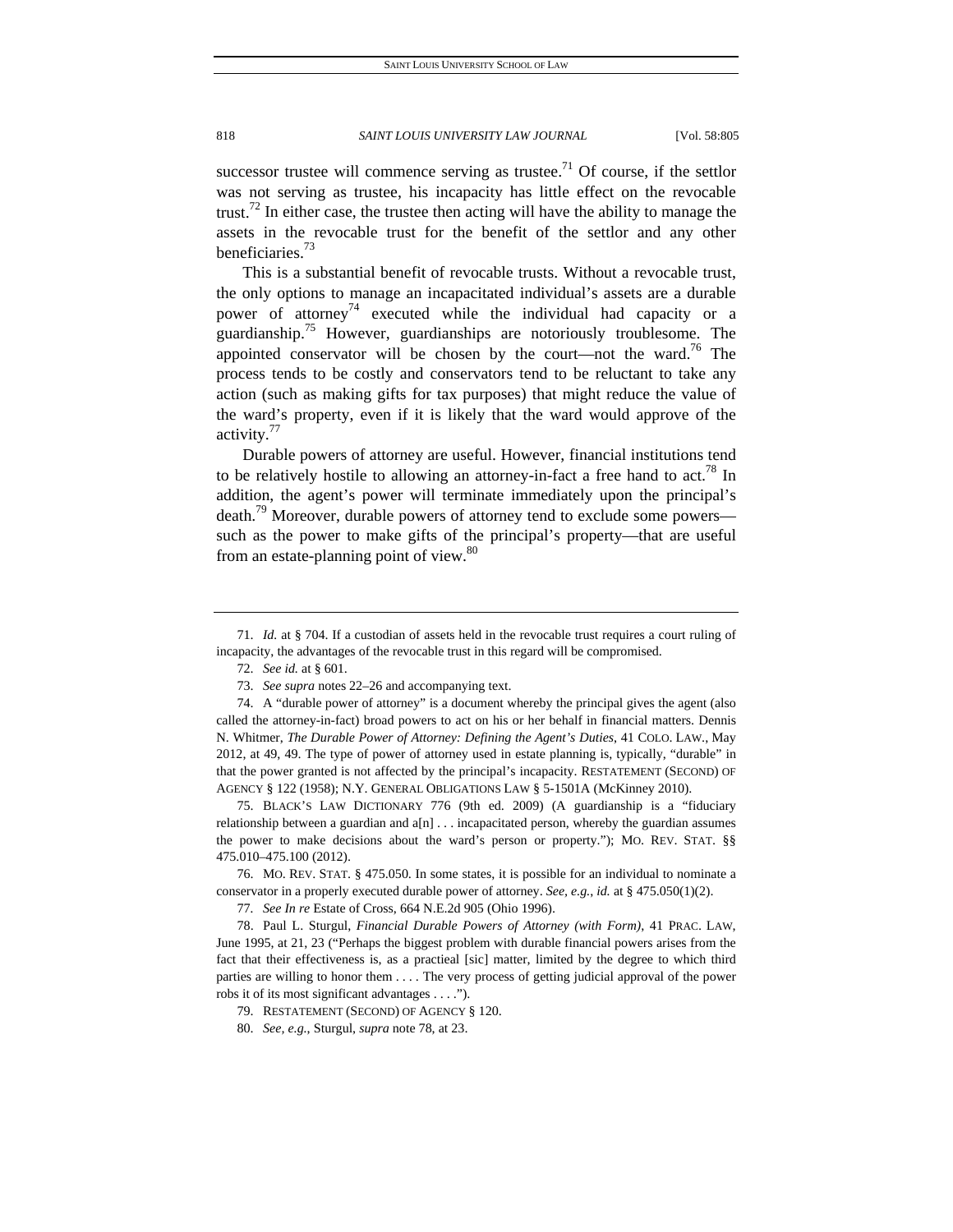In cases of incapacity, property held in a revocable trust can be managed by a successor trustee with minimal delay or expense. Of course, the disadvantage of the revocable trust in this regard is that the successor trustee can only access property held in the trust. <sup>81</sup> In contrast, an attorney-in-fact or conservator can manage any property owned by the principal or ward. $82$ Nonetheless, funded revocable trusts are quite beneficial in cases of incapacity.

# *D. Creditor and Elective Share Protection*

Occasionally, creditor protection will be cited as an advantage of revocable trusts. In fact, revocable trusts provide nearly no protection from the settlor's creditors.

During the settlor's life, assets held in a revocable trust are fully subject to claims by the settlor's creditors. $83$  Upon the settlor's death, revocable trusts provide little or no protection from the settlor's creditors.<sup>84</sup> Depending on the state, it may be easier (or harder) to present a claim against a revocable trust, as compared to an estate.<sup>85</sup> However, the differences in properly presenting a claim tend to be administrative nuances rather than a substantive difference in the negligible amount of creditor protection offered.

Moreover, in some states it is possible that if no probate is open for a decedent, then creditors' claims will remain viable for the full statute of limitations.<sup>86</sup> In contrast, probate proceedings typically provide a relatively short time for creditors to present claims. $87$  After the expiration of that time period, creditor claims are time-barred. Thus, there may be an advantage to probate in terms of curtailing late submitted creditor claims.

If a married person wishes to partially or fully disinherit a surviving spouse, revocable trusts may provide some advantage depending on the state. In most states, by statute<sup>88</sup> or case law<sup>89</sup> a surviving spouse may elect against property held in a revocable trust. However, in a few states a surviving spouse

 <sup>81.</sup> *See supra* notes 22–26 and accompanying text.

 <sup>82.</sup> It is possible to leverage the power of attorney to make the revocable trust more useful. A well-drafted durable power of attorney will specifically allow the agent to make transfers (deemed gifts) of the principal's property into the principal's revocable trust. The agent will generally not have that power without such a provision. *See, e.g.*, N.Y. GENERAL OBLIGATIONS LAW § 5-1502G (McKinney 2010).

 <sup>83.</sup> UNIF. TRUST CODE § 505(a)(1) (amended 2010).

 <sup>84.</sup> *See id.* at § 505(a)(3).

 <sup>85.</sup> *Compare* FLA. STAT. §§ 733.607(2), 736.05055 (2013), *with* MO. REV. STAT. § 473.033 (2012).

 <sup>86.</sup> *See* ZARITSKY, *supra* note 24, at A-44.

 <sup>87.</sup> *See, e.g.*, MO. REV. STAT. § 473.033.

 <sup>88.</sup> *See, e.g.*, UNIF. PROBATE CODE § 2–205(1) (amended 2010); N.Y. ESTATE, POWERS AND TRUSTS LAW § 5–1.1–A(b) (McKinney 2010).

 <sup>89.</sup> *See, e.g.*, Sullivan v. Burkin, 460 N.E.2d 572, 574, 577 (Mass. 1984).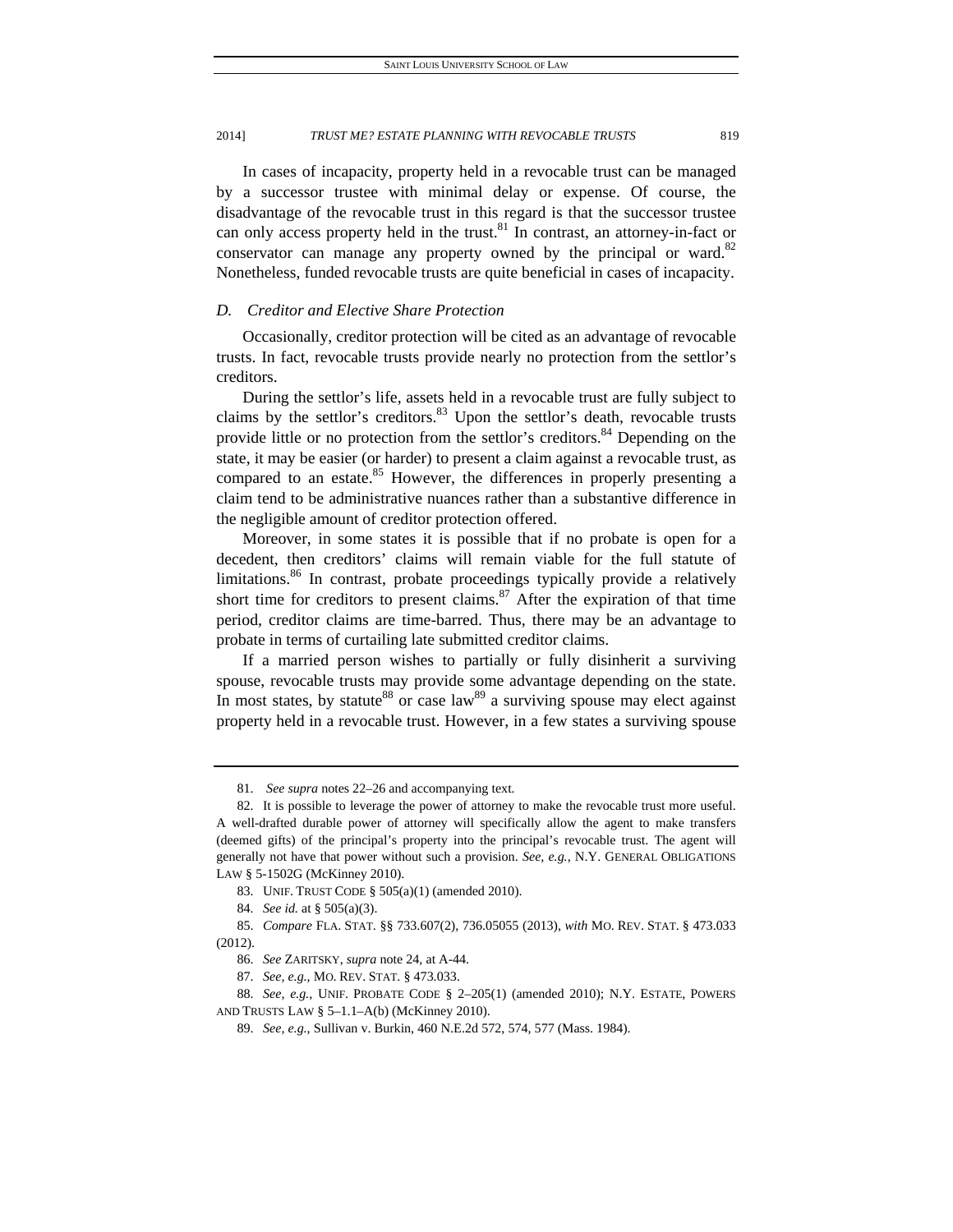either cannot elect against a revocable trust<sup>90</sup> or can elect against a revocable trust only in certain circumstances.<sup>91</sup> Thus, depending on the state, use of a revocable trust may provide some benefit to a settlor who wishes to avoid his or her surviving spouse's elective share.

## *E. Save Taxes*

Occasionally claims will be made that use of a revocable trust reduces taxes. Regardless of the type of taxes being discussed, this claim is almost completely false.

Creating and funding a revocable trust is, essentially, a non-tax event. Because the trust is revocable, transfers to the trust will not be taxed as a gift.<sup>92</sup> For income tax purposes, a revocable trust is a "grantor trust" and all trust income will be taxed to the settlor, $93$  just as if the settlor retained ownership of the assets. For estate tax purposes, any assets held in the revocable trust will be included in the settlor's gross estate. $94$  In short, there are no substantial tax advantages or disadvantages engendered by the creation or funding of a revocable trust.<sup>95</sup>

After the settlor's death, the use of a continuing trust for the benefit of the beneficiaries may generate income tax savings based on the tax brackets of the beneficiaries and the trust.<sup>96</sup> Moreover, trusts for the beneficiaries may be used for transfer tax planning.<sup>97</sup> However, the potential tax savings are identical whether the continuing trust is created under the settlor's revocable trust or as a testamentary trust created under a will.

# *F. Complexity and Cost*

Most lay-people understand generally how wills work.<sup>98</sup> In contrast, the working of a revocable trust is beyond the ken of most laypersons.<sup>99</sup> Even

 <sup>90.</sup> Cherniack v. Home Nat'l Bank and Trust Co. of Meriden, 198 A.2d 58, 60 (Conn. 1964).

 <sup>91.</sup> *See, e.g.*, McDonald v. McDonald, 814 S.W.2d 939, 948 (Mo. Ct. App. 1991) (holding that a surviving spouse may elect against a revocable trust created by the decedent only if the decedent "intend[ed] to defraud [the spouse] of her marital rights.").

 <sup>92.</sup> *See* Treas. Reg. §§ 25.2511-2(c, e) (2013).

 <sup>93.</sup> I.R.C. §§ 671–77 (2006). Indeed, usually the revocable trust will use the settlor's social security number instead of a tax identification number of its own. *See* Treas. Reg. §§ 1.671- 4(b)(2), 301.6109-1(a)(2) (2013).

 <sup>94.</sup> *See* I.R.C. § 2038.

 <sup>95.</sup> It is possible to eke out some very minor differences due to nuances in the tax code. ZARITSKY, *supra* note 24, at A-55 to A-80. These issues are insignificant in the overwhelming majority of cases. Indeed, this footnote is included solely for the sake of completeness.

 <sup>96.</sup> *See* I.R.C. §§ 651–52, 661–62.

 <sup>97.</sup> *See, e.g.*, CHRISTOPHER CLINE, TAX MANAGEMENT: ESTATES, GIFTS AND TRUSTS: DYNASTY TRUSTS A-22 to A-24 (2008).

 <sup>98.</sup> This is not to say that they know how to properly draft or execute a will.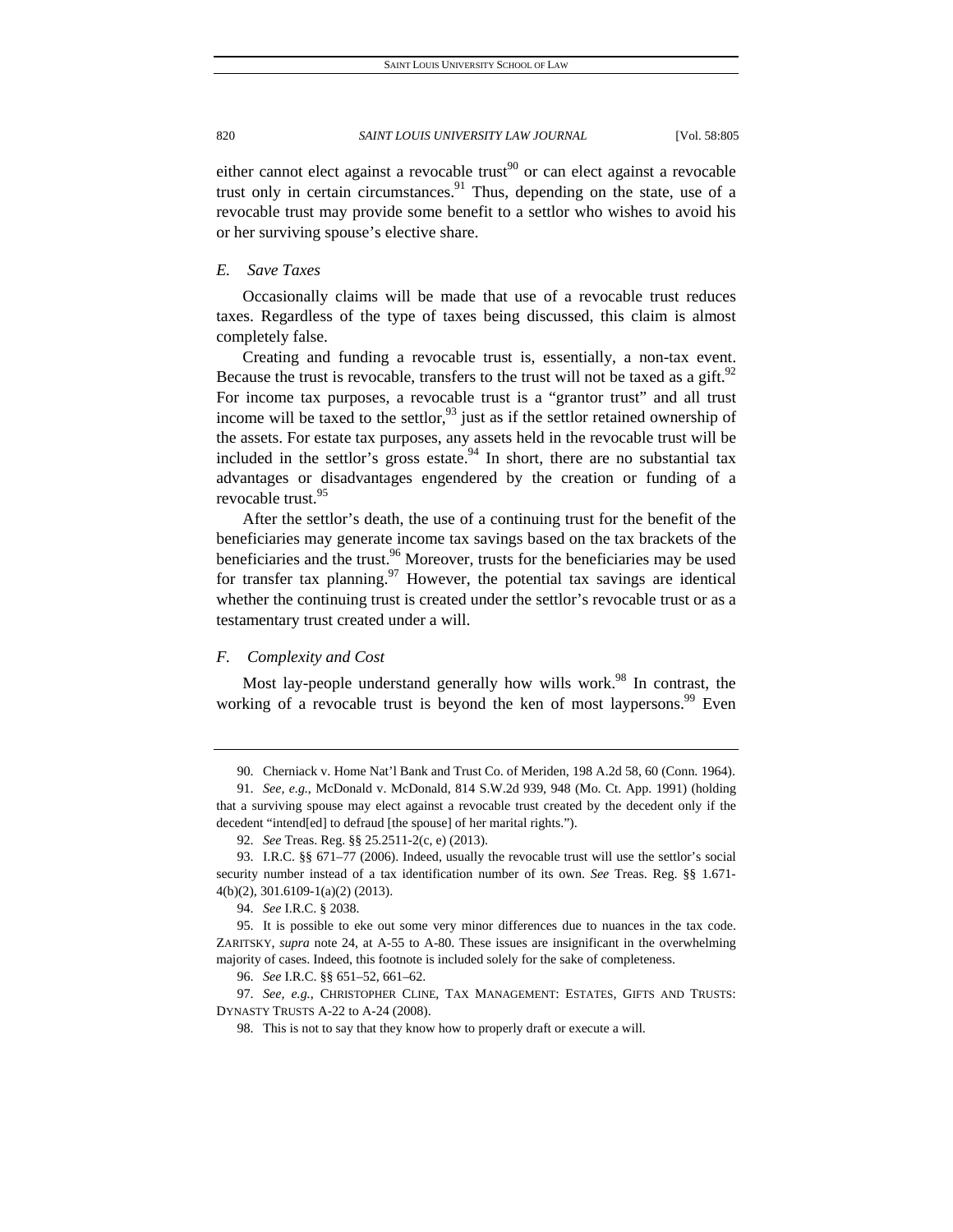individuals who have created revocable trusts as part of their estate plans frequently do not understand how they work. Such individuals may compromise the value of the revocable trust by, for example, failing to transfer their property to the trust. $100$ 

One noteworthy facet of revocable trusts, as compared to wills, is that the complexity is faced by the settlor during his or her life.<sup>101</sup> In contrast, whatever complexity is engendered in estate planning with a will is not encountered until after the testator's death. There is, thus, an interesting trade-off between wills and revocable trusts. Estate planning with a will is generally simpler during the testator's lifetime but more complicated after the testator's death. In contrast, administration of a revocable trust after the settlor's death is, one hopes, relatively simple. However, that postmortem simplicity comes at the cost of added complexity to the settlor during his or her life.

Consistent with the added complexity of revocable trusts is the added cost of estate planning. Attorneys' fees vary widely, and correspondingly, estimates vary widely. However, it is relatively clear that the estate planning fees for the creation of a will are substantially lower than the estate planning fees for the creation of a revocable trust.<sup>102</sup> In contrast, it is possible that the total postdeath expense may be substantially lower for a revocable trust than a will.<sup>103</sup> However, once again there is a trade off—higher fees during the settlor's life in exchange for potentially lower fees after the individual's death.

101. *See supra* notes 16–20 and accompanying text.

 <sup>99.</sup> Julia Ann Garber, *Estate Planning Strategies for Today's Clients*, July 2011, at \*7, *available at* 2011 WL 2941002 ("I have found that many attorneys and their clients from other states do not understand the importance of putting their properties into a revocable trust . . . ."); Calvin Massey, *Designation of Heirs: A Modest Proposal to Diminish Will Contests*, 37 REAL PROP. PROB. & TR. J. 577, 590 (2003).

 <sup>100.</sup> Garber, *supra* note 99, at \*7; *see also* supra notes 38–48 and accompanying text. Clearly, this problem could be at least partially remedied if the estate planning attorney took the time to explain the working of the revocable trust in detail along with the advantages and disadvantages thereof. However, the length of this article is, perhaps, anecdotal proof that doing so would be a time consuming (and thus expensive) endeavor.

 <sup>102.</sup> *See, e.g.*, *How Much Does a Will Cost?*, COSTHELPER, http://personalfinance.cost helper.com/will.html (last visited Dec. 22, 2013) (noting that the average cost of a will is \$150, although user comments on the page range between \$200 and \$3500); *How Much Does a Trust Cost?*, COSTHELPER, http://personalfinance.costhelper.com/trust.html (last visited Dec. 22, 2013) (noting that a simple revocable trust typically costs \$900–\$1500 and that added complexity can substantially increase the fees).

 <sup>103.</sup> *See supra* notes 33–52 and accompanying text. There is an interesting relationship here. The more time the attorney spends helping the settlor transfer assets to the revocable trust and explaining the working of the trust, the more likely that the post-death fees could be reduced. *See supra* notes 43, 55–56 and accompanying text. However, this additional attorney time will increase the cost of the estate planning.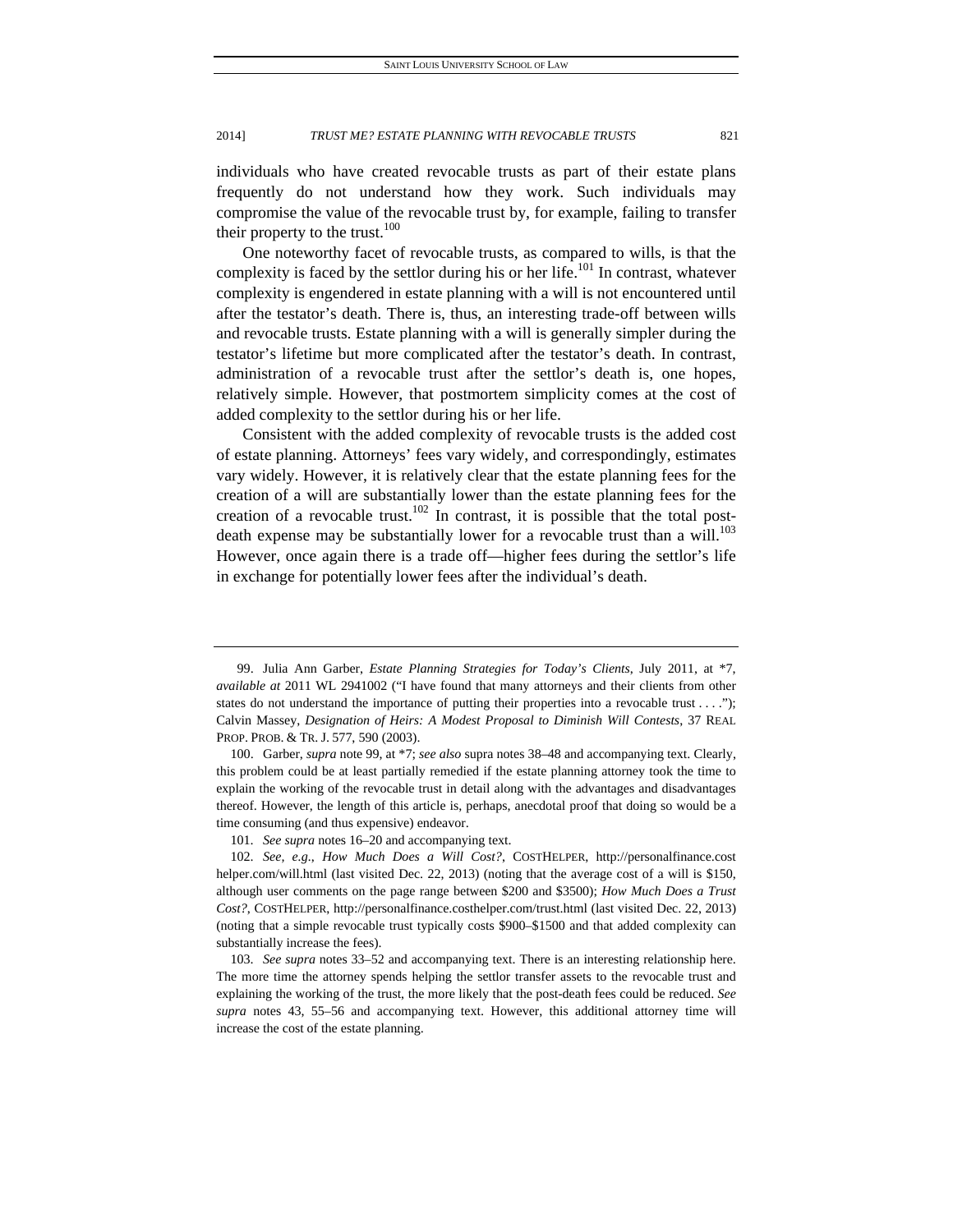Both in cost and complexity, the will seems to be the winner during the testator's life, $104$  while the revocable trust may come out ahead after the settlor's death. Whether this trade-off is acceptable to a given client will, of course, depend on the client.

# **CONCLUSION**

Revocable trusts are quite popular. Moreover, there are numerous adoring and uncritical summaries of the purported advantages of revocable trusts. In light of this, it is difficult to accurately balance the advantages and disadvantages of revocable trusts without sounding overly critical.

Revocable trusts have substantial advantages for many individuals. It is possible to avoid probate (and thereby reduce costs) through the use of a revocable trust. However, completely avoiding probate is uncommon and unlikely. Revocable trusts provide privacy for the settlor's estate plan; however, that privacy is frequently compromised and, in any event, is likely of little value. Revocable trusts provide substantial benefits in case of the settlor's incapacity; however, those benefits obtain only if the settlor has funded the revocable trust.

In essence, revocable trusts are like any other estate planning tool. They have some advantages and some disadvantages and are appropriate for some clients. The problem, however, is that many attorneys and financial planners automatically use revocable trusts for all of their clients without considering the appropriateness of that choice.

For example, posit a young client at the beginning of his or her career with limited assets. In all likelihood, this client has many years before death.<sup>105</sup> During life, there will likely be changes in family (marriage, births, deaths, etc.) and the acquisition and disposal of numerous assets. Given the client's situation it seems unlikely that he or she would keep a revocable trust fully funded. In this case, it seems that balancing the added complexity and expense during his or her lifetime against the possibility of reduced complexity at his or her (hopefully distant) death militates towards using a will for his or her estate plan.

 <sup>104.</sup> The advantages of revocable trusts in terms of incapacity are an exception to this statement. *See supra* notes 70–76 and accompanying text.

 <sup>105.</sup> There are, of course, exceptions. For example, John Kennedy, Jr. died at age thirty-eight. Moreover, he died in a common accident with his wife, Carolyn Bessette-Kennedy. Although Kennedy used a revocable trust in his estate plan, he was unsuccessful in avoiding probate, to the extent that was his goal, as shown by his pour-over will. *Last Will and Testament of John Kennedy*, *Jr.*, LIVING TRUST NETWORK, http://livingtrustnetwork.com/estate-planning-center/lastwill-and-testament/wills-of-the-rich-and-famous/last-will-and-testament-of-john-ken nedy-jr.html (last visited Dec. 22, 2013).